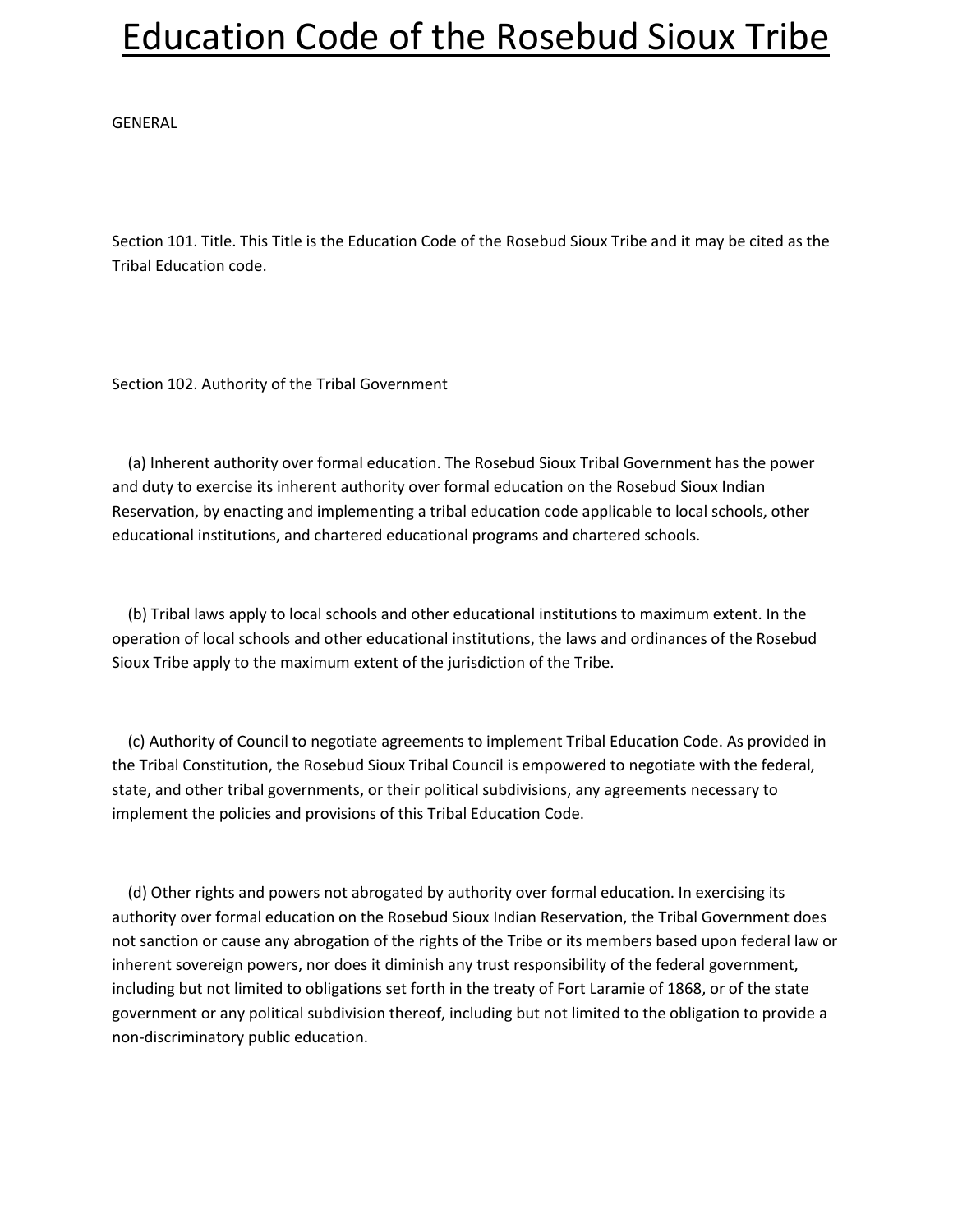Section 103. Findings, Intents and Purposes, and declaration of Policy

(a) Findings. The Rosebud Sioux Tribal Council finds that:

 1. Achievement levels at all elementary and secondary schools on the Rosebud Sioux Indian Reservation with high Native American enrollment are notably low. For example, in 1989-90, students in the twelfth grade in the Todd County schools scored in the forty-second percentile on the national scale in reading, and in the thirty-sixth percentile in math. Students in the twelfth grade at St. Francis Indian School scored in the thirteenth percentile on the national scale in reading, and in the seventeenth percentile in math;

 2. Drop-out rates in the elementary and secondary schools on the Rosebud Sioux Indian Reservation are exorbitant when compared to State of south Dakota and national averages. For example, in 1989-90, the average state dropout rate was 5.8 %. On the reservation, the drop out rate in the Todd County schools was 12%, and the dropout rate for St. Francis Indian School was 23%;

 3. Although all elementary and secondary schools on the Rosebud Sioux Indian Reservation have alcohol and drug abuse prevention programs, the measured effectiveness of the programs is questionable. A report by the State of South Dakota in 1991 indicated that alcohol and drug abuse among Indian youth is prevalent. The Rosebud Sioux Indian Reservation was rated the second highest area for at-risk youth;

 4. Indian Studies is taught in all elementary and secondary schools on the Rosebud Sioux Indian Reservation on a limited basis. Specific tribal studies curricula have not been fully developed or implemented in any school system;

 5. Lakota language is taught in the St. Francis Indian School. Lakota language is not taught in any other elementary or secondary school on the Rosebud Sioux Indian Reservation;

 6. The Rosebud Sioux Tribe has no official orthography for writing and pronouncing the Rosebud dialect of the Lakota language;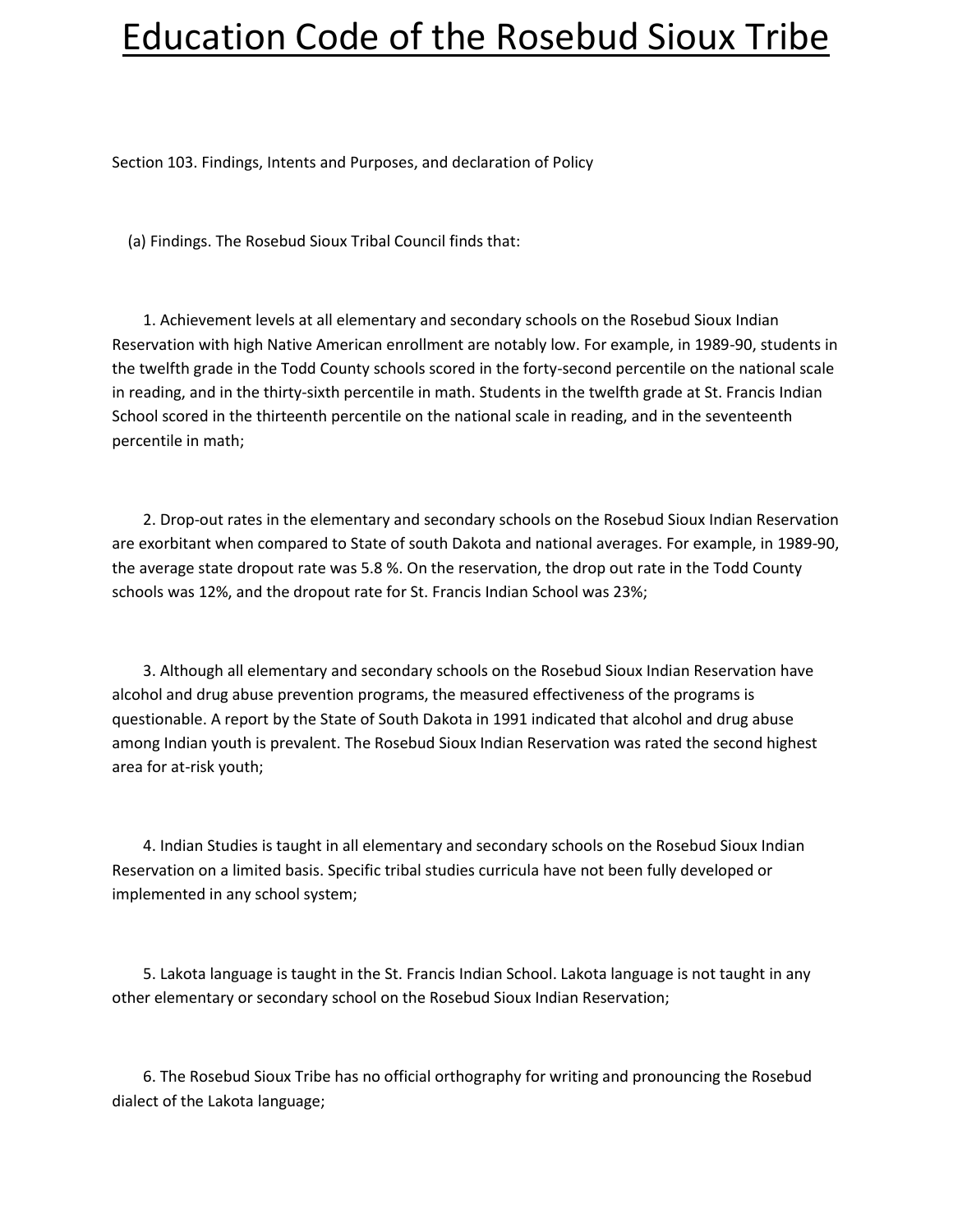7. While the elementary and secondary school population on the Rosebud Sioux Reservation in 1990 was eighty-nine percent Indian, the percentage of Indian faculty and staff at those schools is much lower. For example, in 1989-90, the percentage of certified staff in the Todd County schools that was Indian was twenty-one percent. In 1989-90, the percentage of certified staff at St. Francis Indian School that was Indian was thirty-six percent. In addition, the schools have no set criteria for hiring professional personnel other than state certification requirements;

 8. Due to the number of middle and secondary school students on the Rosebud Sioux Indian Reservation who are parents, parenting and family life education has been identified as a primary need on the reservation to encourage positive, effective parenting skills, as well as effective parental involvement in the schools;

 9. Parental and community involvement in the St. Francis Indian School is adequate, but parental and community involvement in the Todd county schools is minimal. Such involvement in Todd County is limited to parent groups, committees, and procedures as required under federal Indian education laws and programs; and

 10. The federal government has a trust obligation, as embodied in treaties, statutes, and the United States Constitution, to provide for the formal education of Indian students who attend federal, tribal, and state schools. The federal government historically has failed to live up to its responsibilities in the area of Indian education. The state of South Dakota has also historically failed to meet the needs of Indian students on the Rosebud Sioux Indian Reservation. Recognizing that a good formal education is critical to the survival of the Rosebud Sioux Tribe, it is in the best interests of the Tribe to assert its responsibility over the formal education systems on the reservation to improve those systems and the Tribe.

(b) Intents and Purposes. It is the intent and purpose of this Tribal Education Code to:

 (1) Preserve, protect, and perpetuate the Tribe. Provide the necessary resources to preserve, protect, and perpetuate the Rosebud Sioux Tribe with its human and land resources.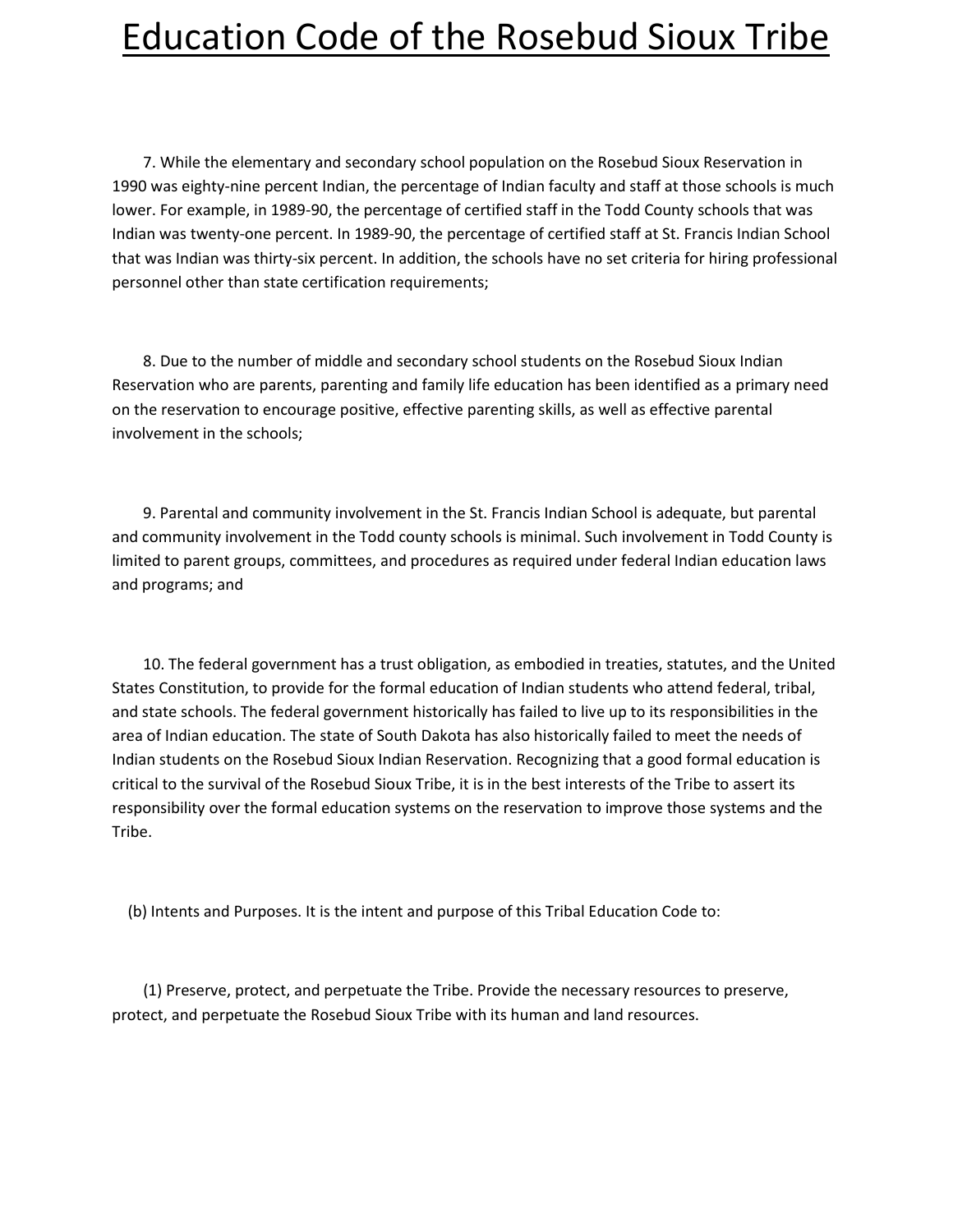(2) Promote intra-government understanding and coordination. Provide a means to promote understanding and coordination of branches, agencies, and entities of the Rosebud Sioux Tribal Government on the purposes, standards, and functions of education on the Rosebud Sioux Indian Reservation; and

 (3) Make education a good experience and good preparation for life. Make education on the Rosebud Sioux Indian Reservation a good experience and provide a means to prepare tribal members for life on and off the Reservation.

(c) Declaration of Policy. It is hereby declared to be the policy of the Rosebud Sioux Tribe that:

 (1) Tribal government must provide for education to protect its members. The most valuable resources of the Rosebud Sioux Tribe are its tribal members and the Reservation landbase. To preserve, protect, and perpetuate the human resources within and on the native homelands of the Lakota, the Tribal Government must be actively involved with all educational endeavors on the Reservation to ensure an effective, appropriate, and relevant education of its tribal members.

 (2) Education must be effective, appropriate for and relevant to the Reservation. An effective, appropriate, and relevant formal education on the Reservation includes, but is not limited to: academic excellence and high but realistic expectations for all students; competence in all basic academic and cognitive skills; competence in English language and knowledge of the non-Indian American culture, governments, economics, and environment; competence in Rosebud Lakota language and knowledge of Rosebud Lakota culture, government, economics, and environment; knowledge of the history of the Rosebud Sioux Tribe and the role of tribal members in promoting the future of the Tribe; development of students as healthy individuals, members of families and communities, parents, citizens of the Tribe, the State, and the United States of America; development of self-discipline and positive self-worth; development of respect for all other living beings; development of attitude which encourages life time learning, decision-making, and undertaking of responsibilities in family life, community and tribal affairs, employment, recreation, and the use of the environment; and parental and community involvement in the formal education process whereby the educational aspirations and the cultural values of parents and community members are promoted and respected;

 (3) Education shall help prepare students to perpetuate the Tribe. Curriculum, education standards, educational policies and programs, and employment practices developed, implemented, or regulated under this Tribal Education code shall help prepare students to assume their responsibilities to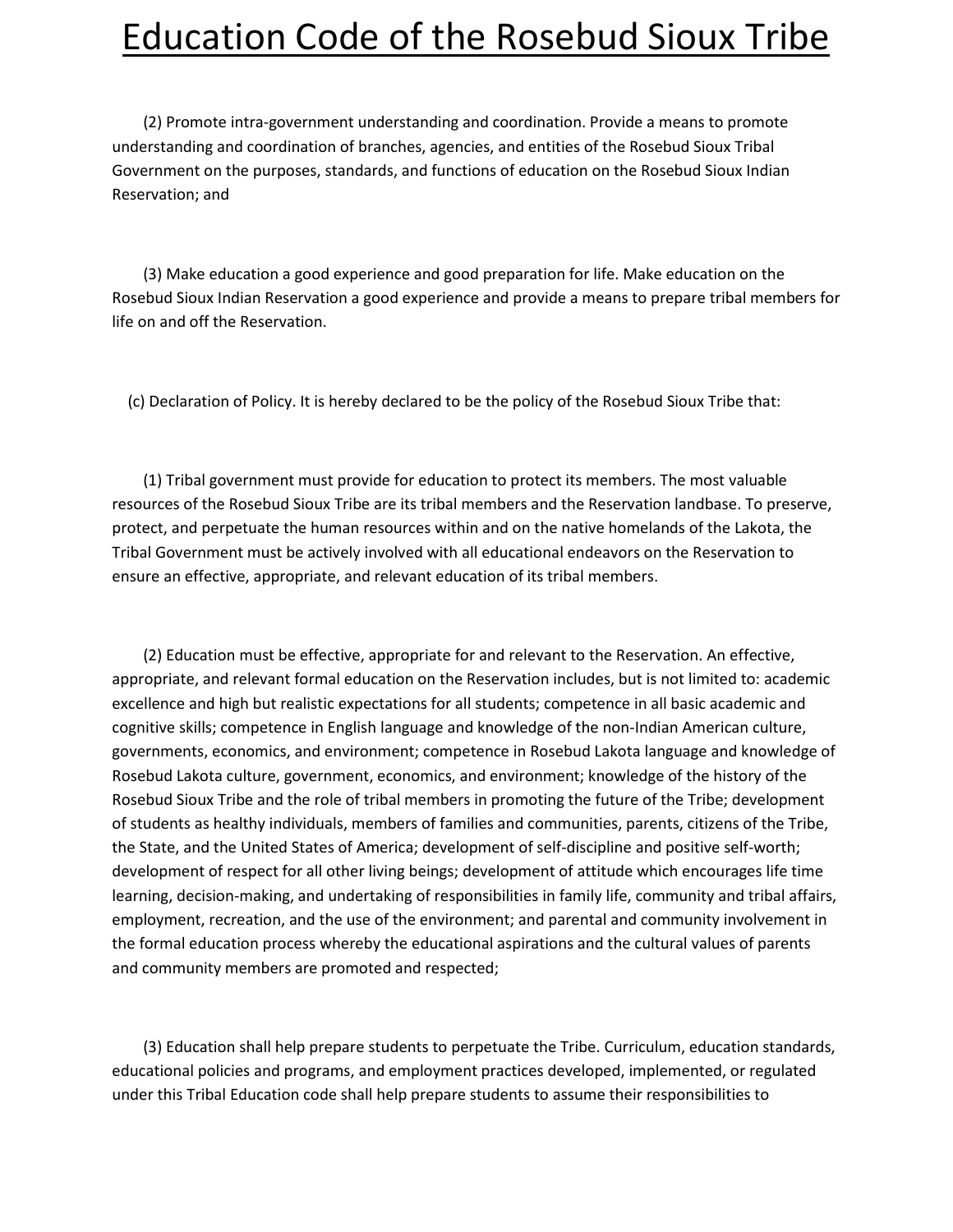perpetuate the Tribe, its resources, and its culture; shall be carried out through coordinated efforts between the Tribal Education Department, other education departments and agencies, local schools, other educational institutions, and chartered educational programs and chartered schools and shall otherwise incorporate the intents, purposes, and policies of this Code to the maximum extent possible;

 (4) Tribal government shall work with state and federal governments to improve education. The Tribal Government shall develop cooperative working relationships with the state and federal governments to improve the education systems on the Reservation; and

 (5) Ultimate education goal of Tribe is self determination consistent with its heritage. The Tribe is a people with a distinct political, economic, and cultural heritage. The ultimate goal of the Tribe regarding education is self-determination consistent with this heritage.

Section 104. Definitions

Unless the Tribal Education Code otherwise indicates, the following definitions apply herein:

 (a) Alcohol, nicotine or tobacco, and drugs. "Alcohol, nicotine or tobacco, and drugs" mean any substance which may alter the sensorium, including alcoholic drinks, nicotine, tobacco and tobacco related products, drugs regulated by or controlled under federal or tribal law, and other substances which may result in temporary or permanent loss or diminution in judgment, perception, or coordination.

 (b) Charter or Chartered. "Charter" or "chartered" means chartered by the Tribal Council under the Tribal Constitution.

(c) Code. "Code" means the Education Code of the Rosebud Sioux Tribe.

(d) College. "College" means Sinte Gleska College.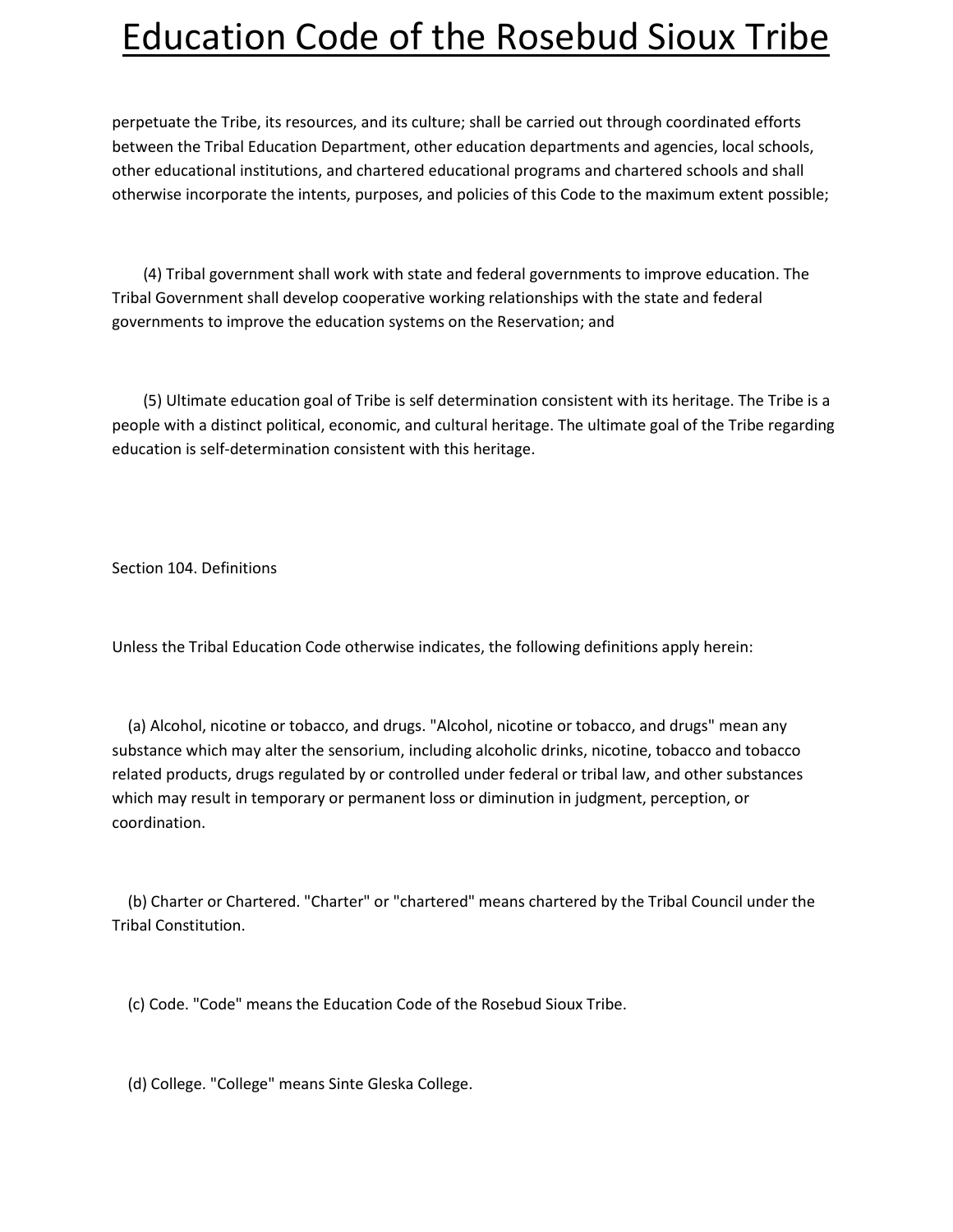(e) Culture. "Culture" means shared patterns of human behavior adopted by a group of humans in order to survive as a people, including but not limited to (1) interpersonal and kinship relationships with all living beings; (2) spiritual relationships; (3) values, assumptions, rules, and attitudes; (4) language; (5) social and individual development processes; and (6) acquisition and use of knowledge.

(f) Curriculum. "Curriculum" means any planned education experience provided for students.

(g) Director. "Director" means the Director of the Rosebud Sioux Tribal Education Department.

 (h) Education standards."Education standards" means minimum levels of performance that local schools and other educational institutions must attain or minimum requirements that local schools and other educational institutions must meet to provide and document quality curriculum and educational policies and programs.

 (i) Educational data. "Educational data" or " data" includes but is not limited to: attendance reports, achievement data, test results, progress reports, evaluations, language proficiency data, information about curricula and instruction, information about employment practices and staffing, information about social and economic variables, information about funding, budgets, and finance, health and safety information, and information about school grounds and buildings.

 (j) Educational policies and programs. "Educational policies and programs" include but are not limited to policies or programs other than curriculum that develop strong student or parent knowledge of, skills in, or involvement with schools, their students, and their curricula.

 (k) Educators. "Educators" includes but is not limited to: teachers, administrators,counselors, and other professional staff of local schools and other educational institutions.

 (l) Governing body of an other educational institution. "Governing body of an other educational institution" is the authorized governing body of an other educational institution, with general charge, direction, and management of the institution and control and care of all property used by or belonging to it, as provided and limited by law.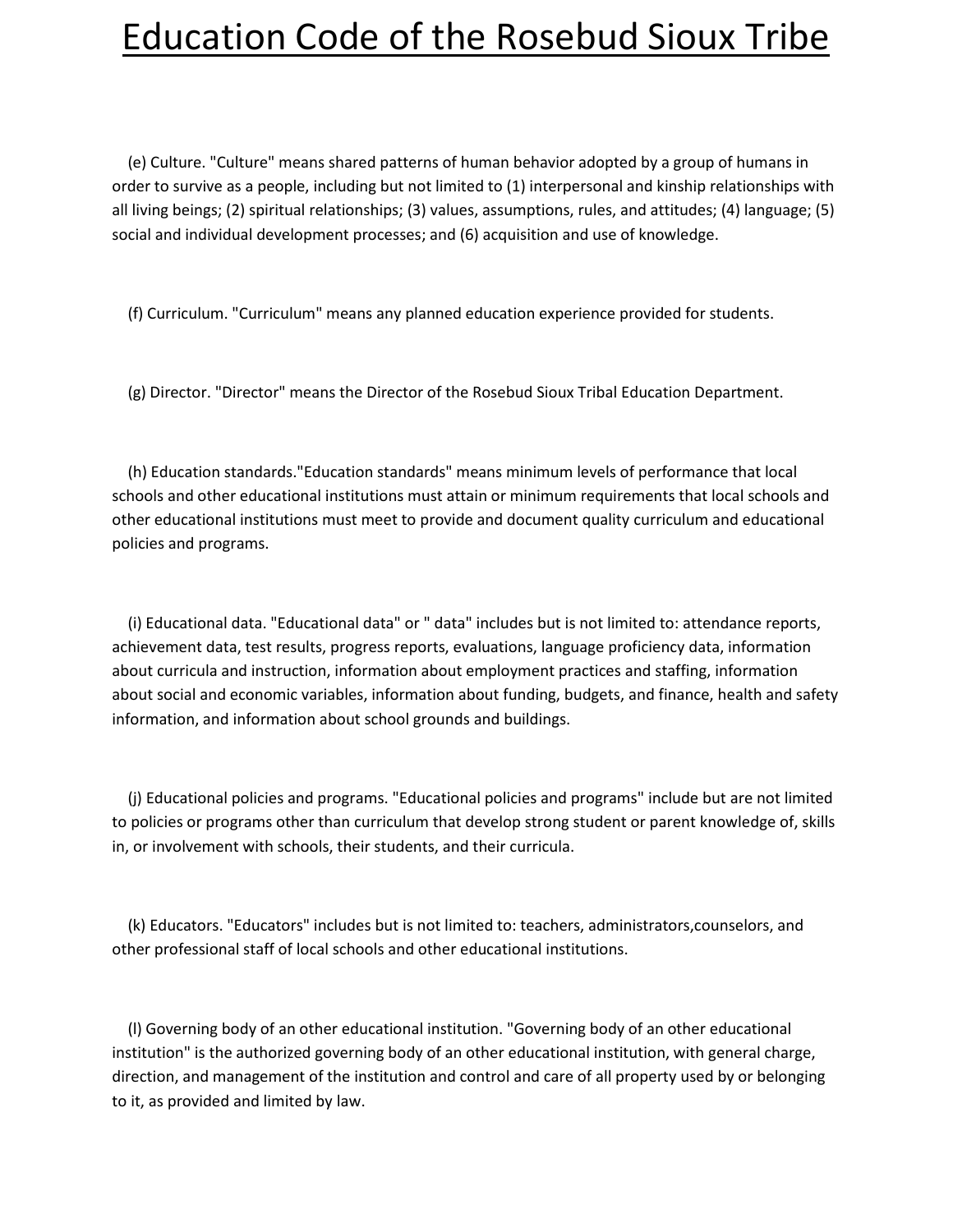(m) Indian Preference. "Indian preference" means that first preference shall be given to qualified members of the Tribe, second preference shall be given to qualified members of other federally recognized tribes, and third preference shall be given to qualified non-members who are not prejudiced towards American Indians.

 (n) Local school. "Local school" is any school (except St. Francis Indian School and Rosebud Christian School) offering grades kindergarten through twelfth, or any part of that span, located on the Reservation.

 (o) Other Educational Institution. "Other Educational Institution"is any school (expect Sinte Gleska college) other than a local school that is located on the Reservation, including but not limited to: chartered educational programs, chartered schools, early childhood programs, and any other education program or school authorized by the Tribal Council or the Tribe.

 (p) Parent. "Parent" means anyone who is a parent or legal guardian of a student, and includes parent groups and committees established under federal, state, and tribal education laws.

 (q) Parenting and Family Life. "Parenting and family life" includes but is not limited to: family responsibilities, child growth and development, child birth and child care, prenatal and postnatal care for infants and mothers, prevention of child abuse, and related topics.

 (r) Policies and procedures regarding school governance. "Policies and procedures regarding school governance" shall include but not be limited to education policies and procedures prescribed under federal, state, and tribal law.

 (s) Reservation. "Reservation" means all land, waters, and waterways within the exterior boundaries of the Rosebud Sioux Indian Reservation as set forth in the Treaty of Fort Laramie of April 29, 1868, 15 Stat. 635.

(t) School. "School" is a place, institution, or process for formal teaching and learning.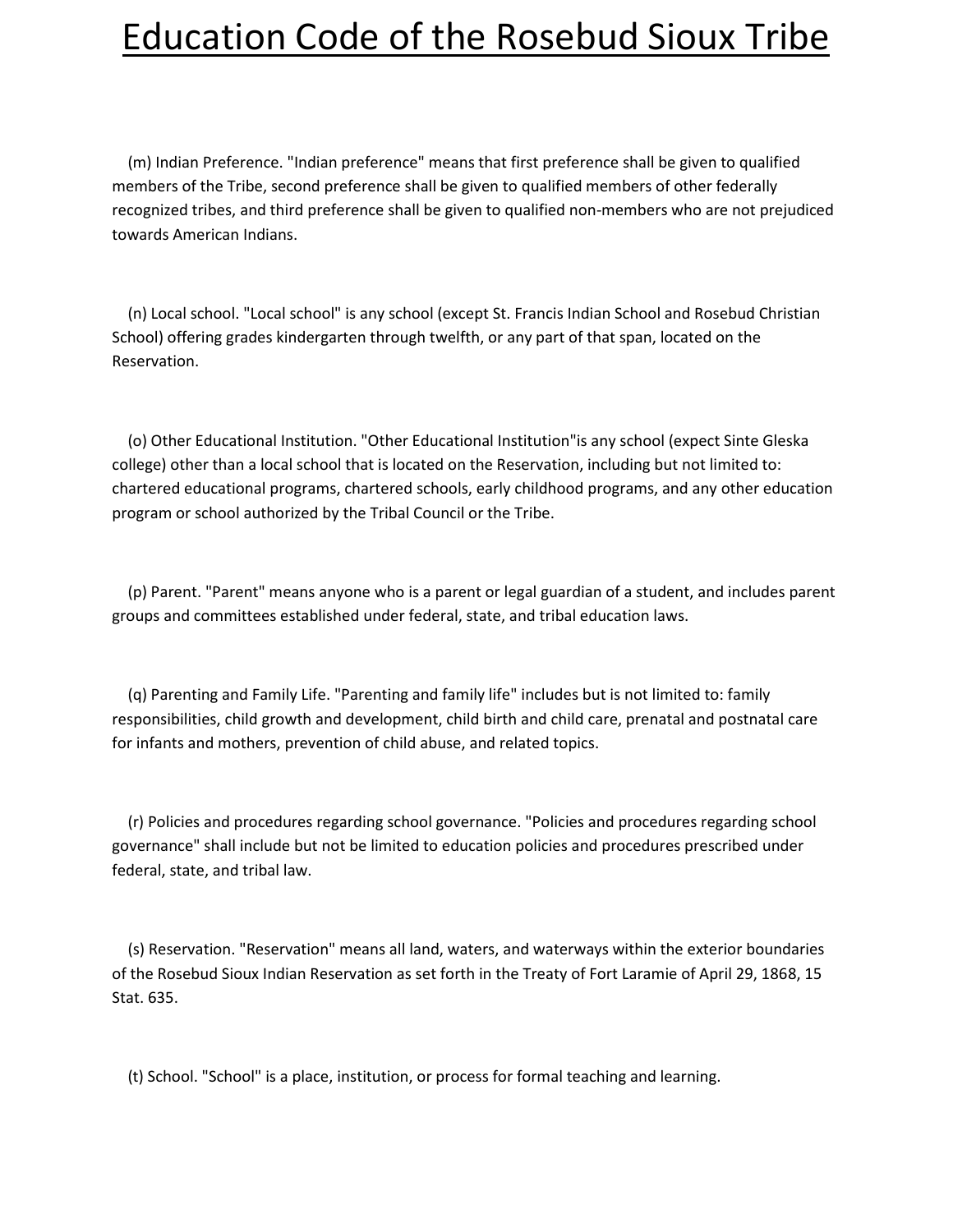(u) School Board. "School board" is the authorized governing body responsible for developing, maintaining, and locating local schools, and for providing educational opportunities and services on the Reservation.

(v) Schools in the former reservation area serving tribal members. [Reserved.]

 (w) state. "State" or "state government" means the State of South Dakota, or any political subdivision thereof.

 (x) Student. "Student" means anyone who is officially enrolled in a local school or an other educational institution.

 (y) Tribal Constitution. "Tribal Constitution" or "constitution" means the Constitution of the Rosebud Sioux Tribe.

(z) Tribal Council. "Tribal Council" or "Council" means the Rosebud Sioux Tribal Council.

 (aa) Tribal Education Committee. "Tribal Education Committee" or "Committee" means the Education Committee of the Rosebud Sioux Tribe.

 (bb) Tribal Education department. "Tribal Education Department" or "Department" means the department within the Tribal Government charged with administering and empowered to administer this Tribal Education Code.

 (cc) Tribal Government. "Tribal Government" means the authorized government of the Rosebud Sioux Tribe.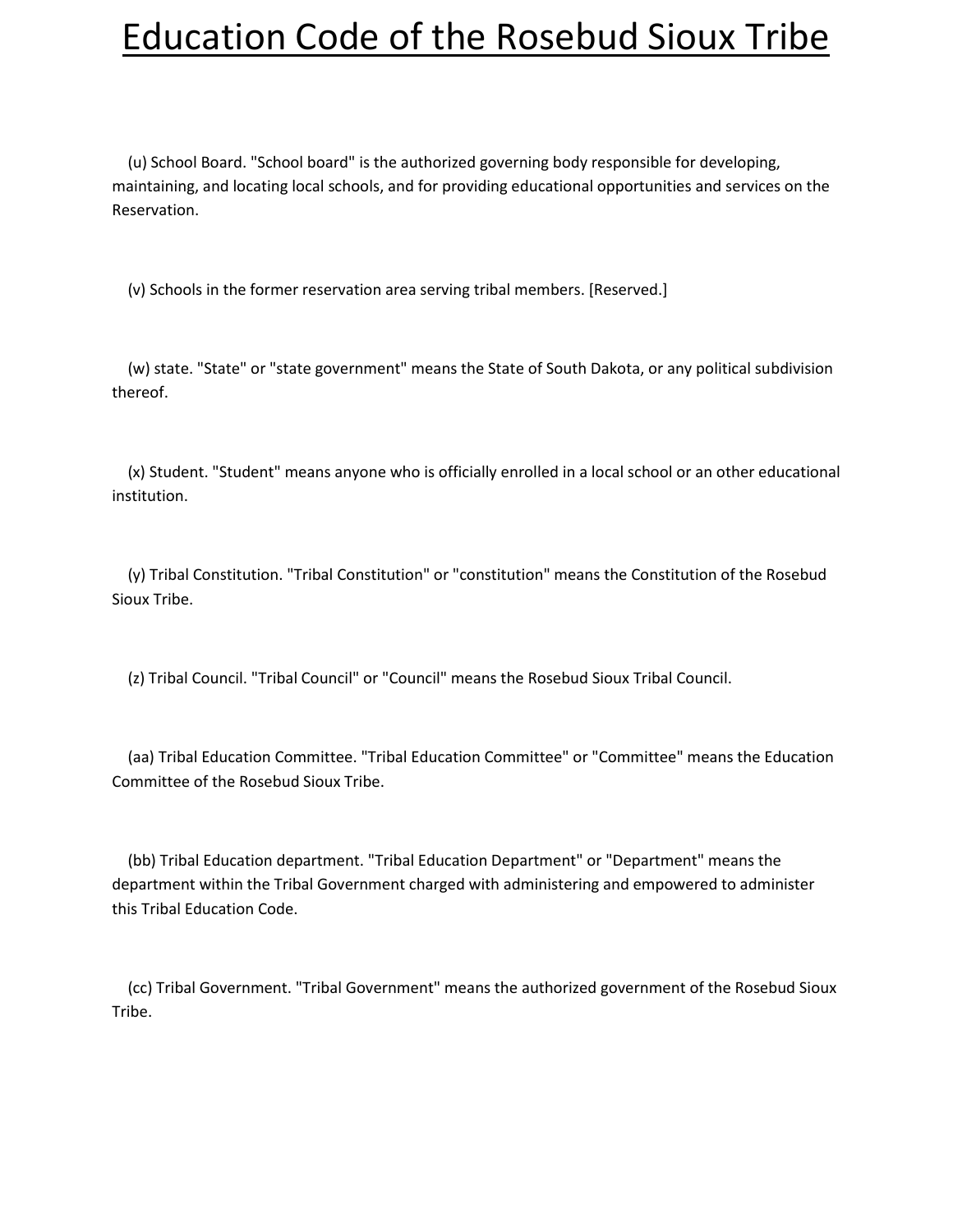(dd) Tribe. "Tribe" or "tribal" means the Rosebud Sioux Tribe and includes the Rosebud Sioux people as a distinct cultural, ethnic, geographical, and political entity.

Section 105. Construction of Tense Used. In construing the provisions of this Tribal Education code, the present tense includes the past and future tenses, and the future tense includes the present.

Section 106. Masculine Gender Inclusive. In construing the provisions of this Tribal Education Code, the masculine gender includes the feminine and the neuter genders.

Section 107. Reference to Code Includes Amendments. When reference is made to any portion of this Tribal Education Code, the reference shall apply to all amendments and additions made hereafter.

Section 108. Severability. If any part of this Tribal Education Code is invalidated by a court of competent jurisdiction, all valid parts that are severable from the invalid part remain in effect. If a part of the Code is invalid in one or more of its applications, that part remains in effect in all valid applications that are severable from the invalid applications.

Section 109. Repeal of Inconsistent Ordinances. All education ordinances, resolutions, and other laws inconsistent with this Tribal Education Code are hereby repealed. To the extent that this Code provides other than any other tribal law regarding education, this Code shall govern.

TRIBAL EDUCATION DEPARTMENT

Section 201. Tribal Council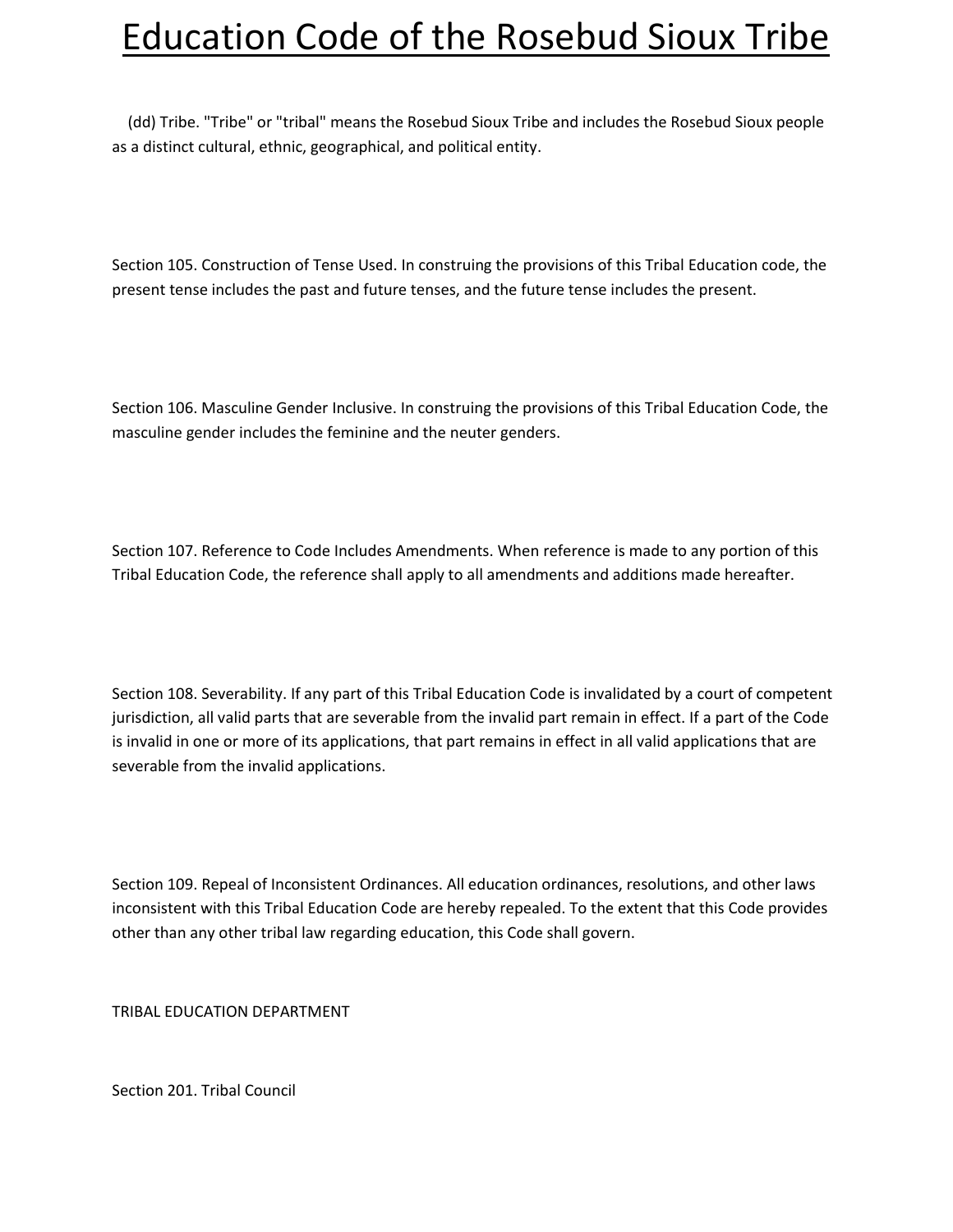(a) Tribal Council to be governing and policy determining body of Tribal Education Department. The Tribal Council shall be the governing and policy-determining body of the Tribal Education Department. As the governing and policy-determining body, the Tribal Council shall:

 (1) Employ Director of Tribal Education Department. The Tribal Council shall employ a Director of the Tribal Education Department who shall be the principal administrator and enforcer of this Tribal Education Code;

 (2) Approve or Disapprove Employment by Director of Tribal Education Department Staff. The Tribal Council shall approve or disapprove employment by the Director of staff for the Tribal Education Department.

 (3) Require and review regular reporting by the Tribal Education Department. The Tribal Council shall require and review regular reporting by the Tribal Education Department regarding the condition, needs, and progress of education on the Reservation. Such reporting shall include, but not be limited to, an annual State of the Reservation Education Report as provided in this Code;

 (4) Actively promote and assist coordination of tribal services and programs. The Tribal Council shall actively promote and assist the coordination of tribal services and programs on critical education issues to meet the intents, purposes, and policies of this Code;

 (5) Approve or disapprove contracts and agreements with consultants. The Tribal Council shall approve or disapprove contracts and agreements with consultants consistent with this Code;

 (6) Establish tribal curriculum. The Tribal Council shall establish tribal curriculum in the areas specified in and in accordance with this Code. Such curriculum shall include a tribal orthography to be used in Rosebud Lakota language instruction on the Reservation;

 (7) Establish tribal education standards. The Tribal Council shall establish tribal education standards in accordance with this Code;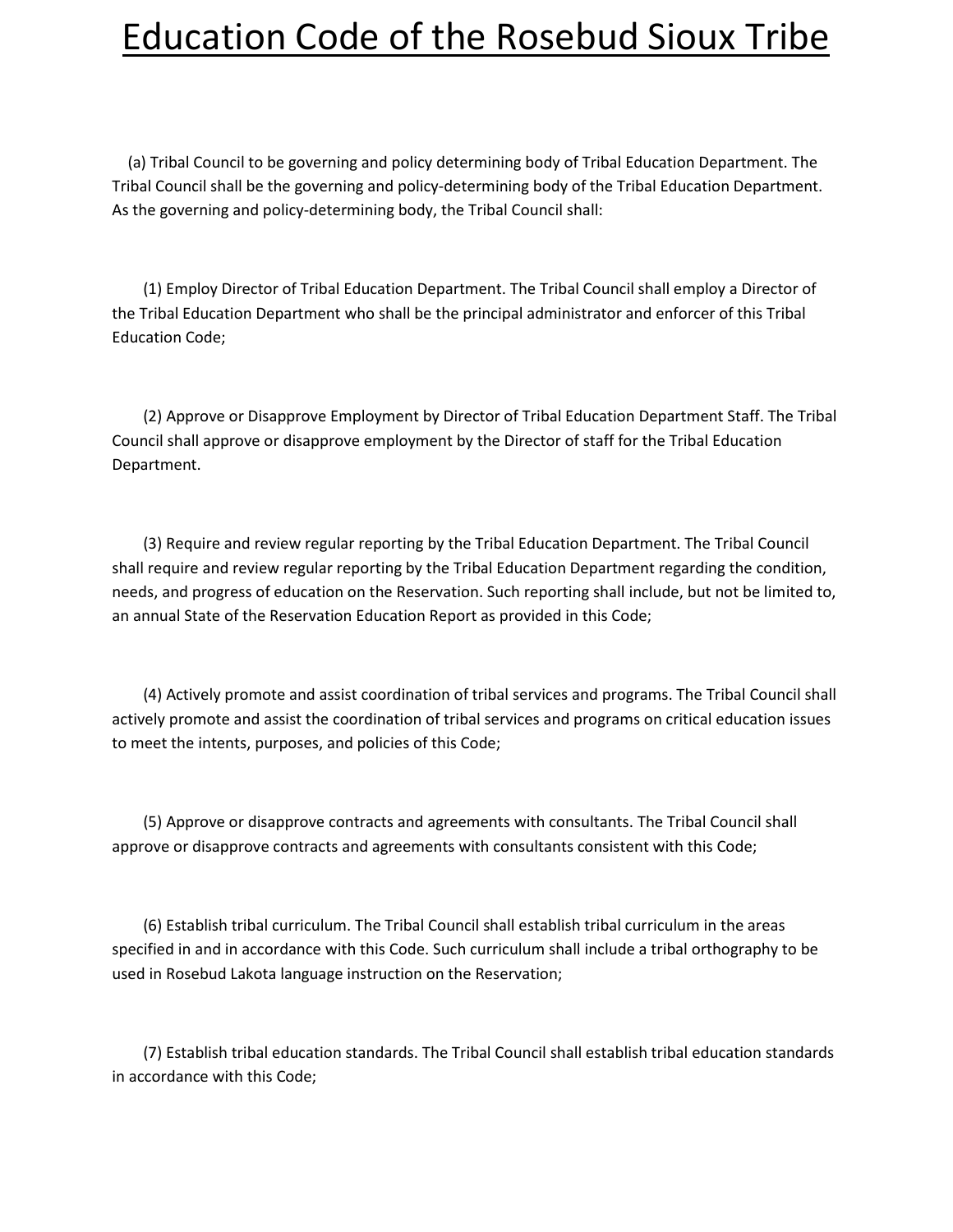(8) Establish tribal educational policies and programs. The Tribal Council shall establish tribal educational policies and programs as specified in and in accordance with this Code;

 (9) Adopt or reject rules recommended by Director or delegate rule authority to Director. The Tribal Council shall adopt or reject rules recommended by the Director as provided by this code. The Tribal Council may also delegate rule-making authority to the Director as it deems necessary;

 (10) Approve or disapprove tribal education department appropriations and operating budgets. The Tribal Council shall approve or disapprove appropriations and operating budgets for the Tribal Education Department consistent with this Code;

 (11) Require and appropriate funding for equipment, facilities, and resources. The Tribal council shall require and appropriate such funding for equipment, facilities, and resources for the Tribal Education Department as deemed advisable to meet the intents, purposes, and policies of this Code;

 (12) Seek grants and funding for education improvement. The Tribal Council shall seek federal, state, and private funding and grants for the improvement of education on the Reservation, including funding and grants for research, planning, and evaluation of education services;

 (13) Promote local control of education. The Tribal Council shall actively promote local control of education under charters consistent with the intents, purposes, and policies of this Code;

 (14) Establish advisory commissions and committees on educational policies and legislation as necessary. The Tribal Council shall establish advisory commissions and committees on education as it deems necessary. Such commissions or committees shall serve in an advisory capacity to the Council in the development of tribal education legislation and policies, and in other matters affecting education on the Reservation; and

 (15) Enact or reject education legislation. The Tribal Council shall regularly consider the condition, needs, and progress of education on the Reservation and enact or reject such additional legislation or changes in existing legislation as may be deemed desirable.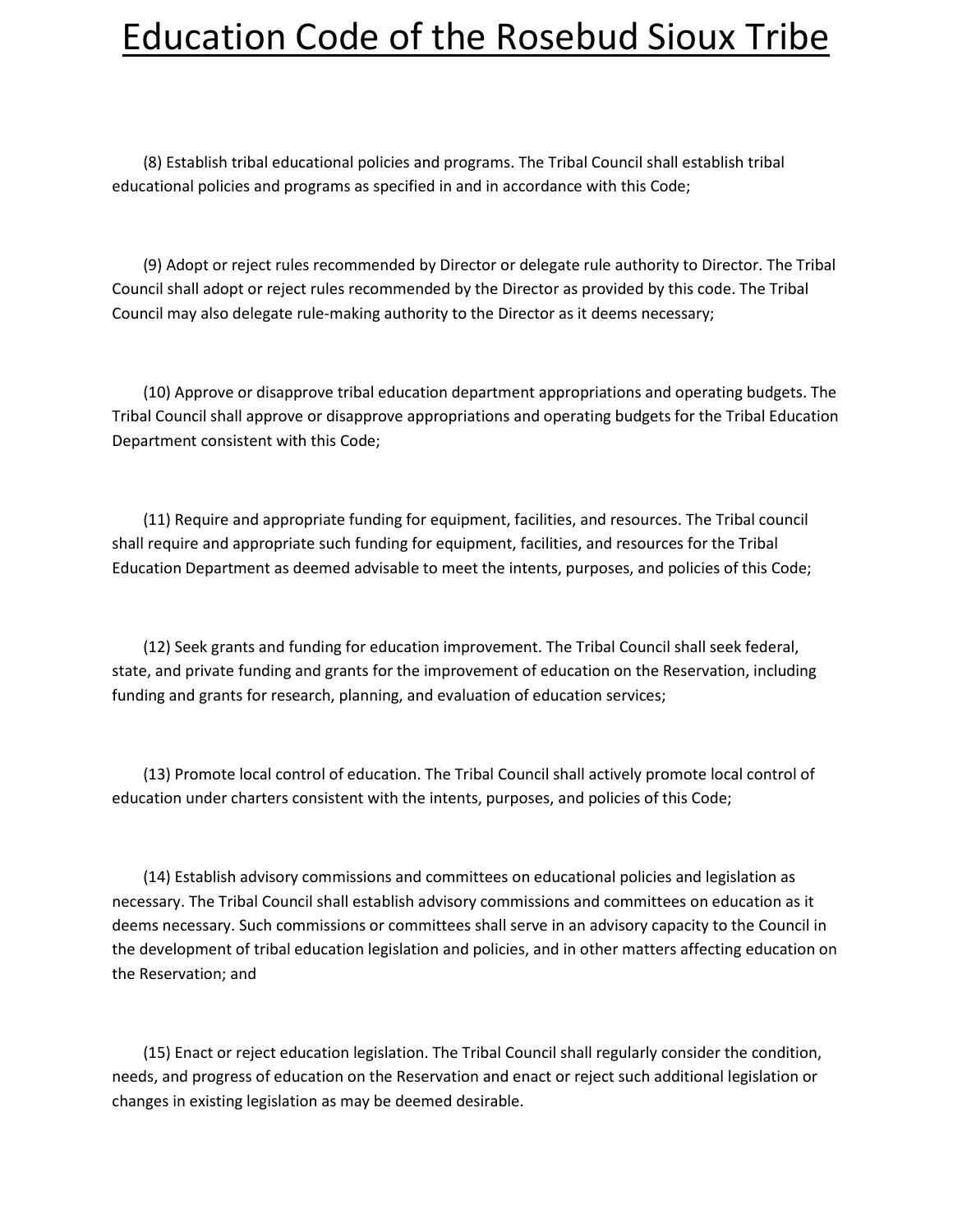Section 202. Tribal Education Department

 (a) Creation of Department. There is hereby created in the Tribal Government a Tribal Education Department with the power and duty to administer and enforce this Tribal Education code and other tribal education laws unless such powers and duties are otherwise delegated.

 (b) Tribal Council to employ Director of Tribal Education Department. The Tribal Council shall employ a Director of the Tribal Education Department, who shall be a full-time employee of the Tribe and who shall maintain an office in Rosebud. The Director has the power and duty to exercise all powers, duties, and responsibilities of the Tribal Education Department set forth in this Code or other tribal law.

 (1) Qualifications and Salary of Director. The Tribal Council shall establish the qualifications for and the salary of the Director of the Tribal Education Department.

 (2) Tribal Education Committee Chairperson to serve as Acting Director during vacancies. During periods in which the Director's position is vacant, the Tribal Education Committee Chairperson shall serve in a non-salaried capacity as Acting Director of the Tribal Education Department.

 (3) Director to employ qualified staff of Tribal Education Department. Subject to the approval of the Tribal Council, the Director or Acting Director shall have the power and duty to employ qualified professional, clerical, and other employees, who may be full-time or temporary, as may be necessary for the administration of the Tribal Education Code. Subject to approval of the Tribal Council, the Director shall plan and direct the duties and responsibilities of the Department staff and shall ensure that the staff carries out their duties and responsibilities. The Director shall ensure that the Department staff is qualified and receives appropriate professional training.

 (c) Power and duties of Director. Subject to the authority of the Tribal Council, the Director of the Tribal Education Department has the power and duty to:

 (1) Administer and enforce this Tribal Education Code. Be the principal administrator and enforcer of this Tribal Education code. In doing so, the Director shall: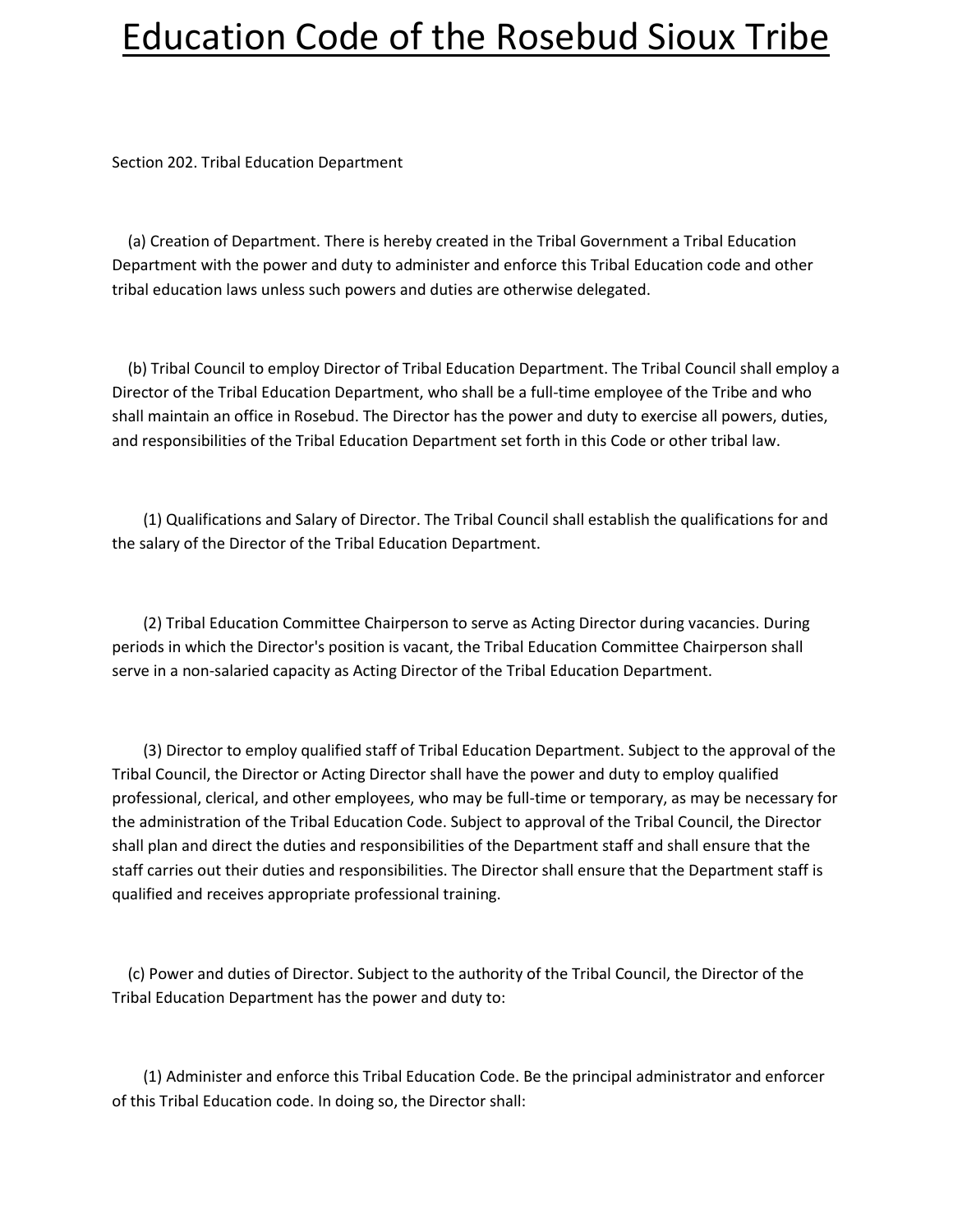(A) Exercise oversight over the administration and operation of the Tribal Education Department's functions, and over the compliance by local schools and other educational institutions with the Tribal Education Code;

 (B) Maintain current knowledge of the law and procedures in administration and enforcement of tribal education laws, and serve as the principal technical and professional advisor to the Tribal council on all matters relating to the Code and education on the Reservation;

 (C) provide leadership in and otherwise promote the improvement of education on the Reservation, including through constant contact with educators, personal appearances at public gatherings, research, planning, and evaluation of education service; and

 (D) Seek and coordinate tribal and non-tribal resources to implement this Tribal Education Code and to improve generally the condition, needs, and progress of education on the Reservation;

 (2) Maintain office for filing and records. Have and maintain an office in Rosebud, provided by the Tribe, in which he shall: file all papers, reports, public documents, and other data transmitted to him and hold the same subject to inspection by the Tribal Council; and keep records of all matters pertaining to the Tribal Education Department;

 (3) Establish uniform data gathering, compiling, and reporting system. Establish a uniform system for the gathering, compiling, and reporting of educational data from local schools and other educational institutions, the Tribe, and the state and federal governments. The Department shall use the data to evaluate and ensure compliance with this Code, and to improve generally the condition, needs, and progress of education on the Reservation. The system for gathering the data shall include but not be limited to:

 (A) receiving and examining written educational data; policies and procedures regarding school governance; and educational policies and programs provided by local schools and other educational institutions. The Department shall specify a format for the reporting or written educational data by local schools and other educational institutions;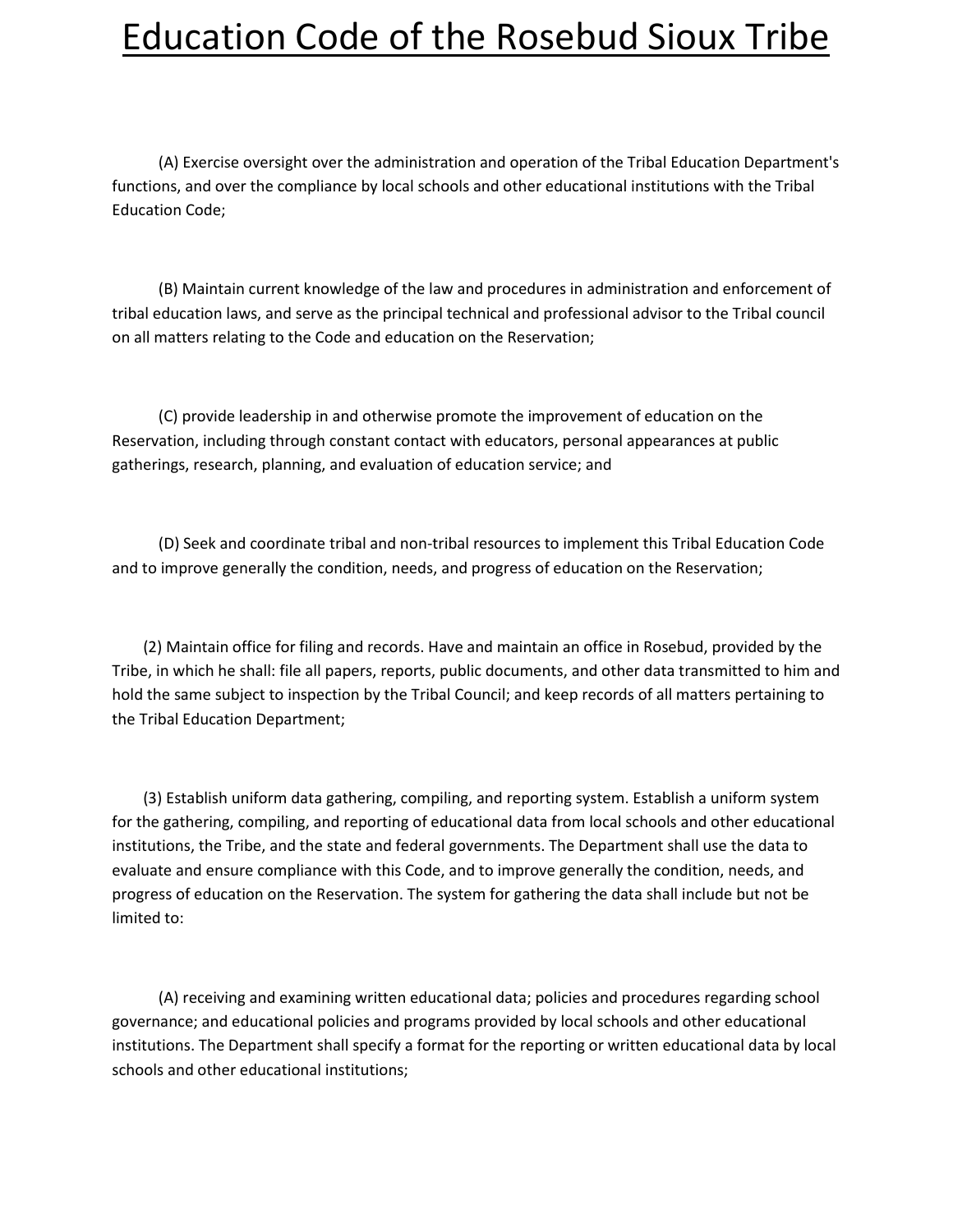(B) establishing a human network system comprised of educators; administrative or professional staff of other tribal and non-tribal agencies, departments, and programs; members of the community; and parents. The Director shall, at least twice a year, call and conduct meetings with the network. Through such meetings, the Director shall endeavor, through discussion and explanation, to establish, maintain, and refine administration and enforcement of this Tribal Education Code, and standards, programs, and rules developed under the code;

 (C) on-site assessment visits of local schools and other educational institutions conducted by an evaluation team. In the case of local schools, each team shall include: (1) the Director of the Tribal Education Department; and (2) a member of the state department of education or a local school administrator. In the case of other educational institutions, each team shall include: (1) the Director of the Tribal Education Department; and (2) a member of the Bureau of Indian Affairs area office or agency. Such on-site visits shall be conducted at least once every three years for each local school and once every two years for every other educational institution. The team shall evaluate compliance with the Code; the problems and progress of students; action taken to correct previous areas of noncompliance and problems; and other areas identified during the data gathering of the Department;

 (4) Report results of gathering and compiling data to Tribal Council, school board, and governing body; State of the Reservation Education Report. Report the current results of the gathering and compiling of data to the Tribal Council, and to the school board or governing body of any other educational institution to which the data pertains. Such reporting shall include, but not be limited to, a State of the Reservation Education Report, prepared annually by the Tribal Education Department. The State of the Reservation Education Report shall detail the conditions, needs, and current progress of education on the Reservation, and shall include recommendations of the Director regarding needed legislation or action on behalf of education;

 (5) Communicate this Code to school boards, governing bodies of other educational institutions and educators. Communicate to school boards, the governing bodies of other educational institutions, and educators all information and instructions regarding curriculum, education standards, and educational policies and programs established and developed under this Code;

 (6) Act as a liaison between the Tribe and the State on education matters. Act as a continuous liaison between the Tribe and the state on education matters. This shall include but not be limited to attending and interacting at meetings of the school board, the State Board of Education, and the state legislature. The Director shall serve on Tribal or state committees as directed by the Tribal Council;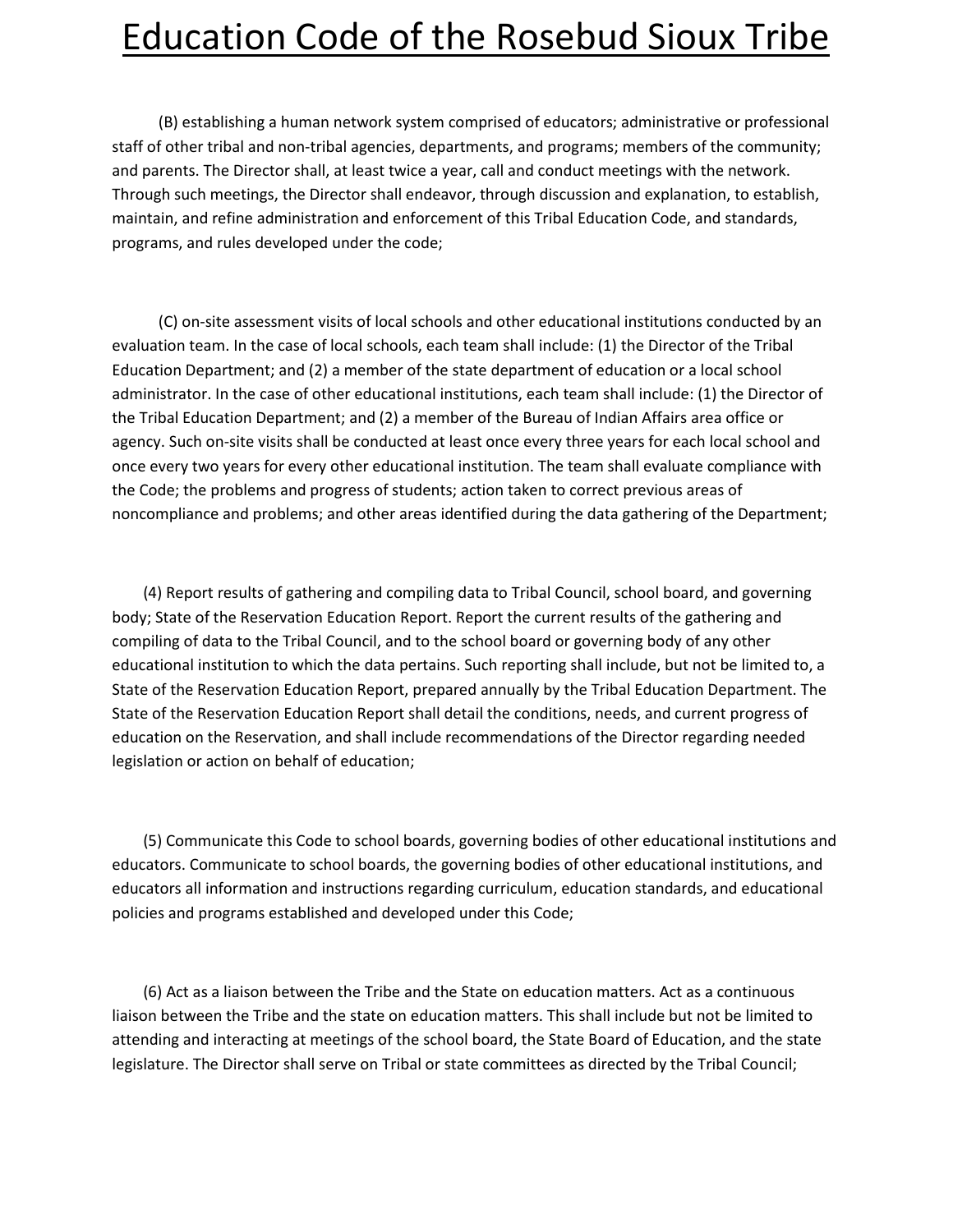(7) Coordinate the services and activities of the Department and negotiate cooperative agreements.

 (A) To ensure that the intents, purposes, and policies of this Code are pursued, including the policy of developing cooperative working relationships with the state and federal governments, the Director shall coordinate the services and activities of the Tribal Education Department with those of other departments, agencies, offices, entities, and programs of the Tribe, and with those of the state and federal governments.

 (B) To facilitate the coordination of services and activities of the Tribal Education Department, the Director is hereby authorized to negotiate cooperative agreements between the Department and school boards, the governing bodies of other educational institutions, chartered educational programs and chartered schools, and other tribal departments, agencies, offices, entities, and programs; provided, that any cooperative agreement negotiated under this section is ineffective unless and until approved by the Tribal council,

 (8) Hire or contract with consultants. Subject to the approval of the Tribal Council, hire or contract with such consultants as he deems necessary to administer and enforce this Tribal Education Code;

 (9) Develop tribal curriculum. Develop tribal curriculum in the areas specified in and in accordance with this Code;

 (10) Develop tribal education standards. Develop tribal education standards in accordance with this Code;

 (11) Recommend a tribal orthography. Recommend to the Tribal Council a tribal orthography to be used in Rosebud Lakota language instruction on the Reservation;

 (12) Enforce and evaluate compliance by local schools with tribal curriculum and education standards. On behalf of the Tribe, and jointly with the state, enforce compliance by local schools with tribal curriculum and tribal education standards. Compliance shall be evaluated as part of the data gathering provisions of this Code;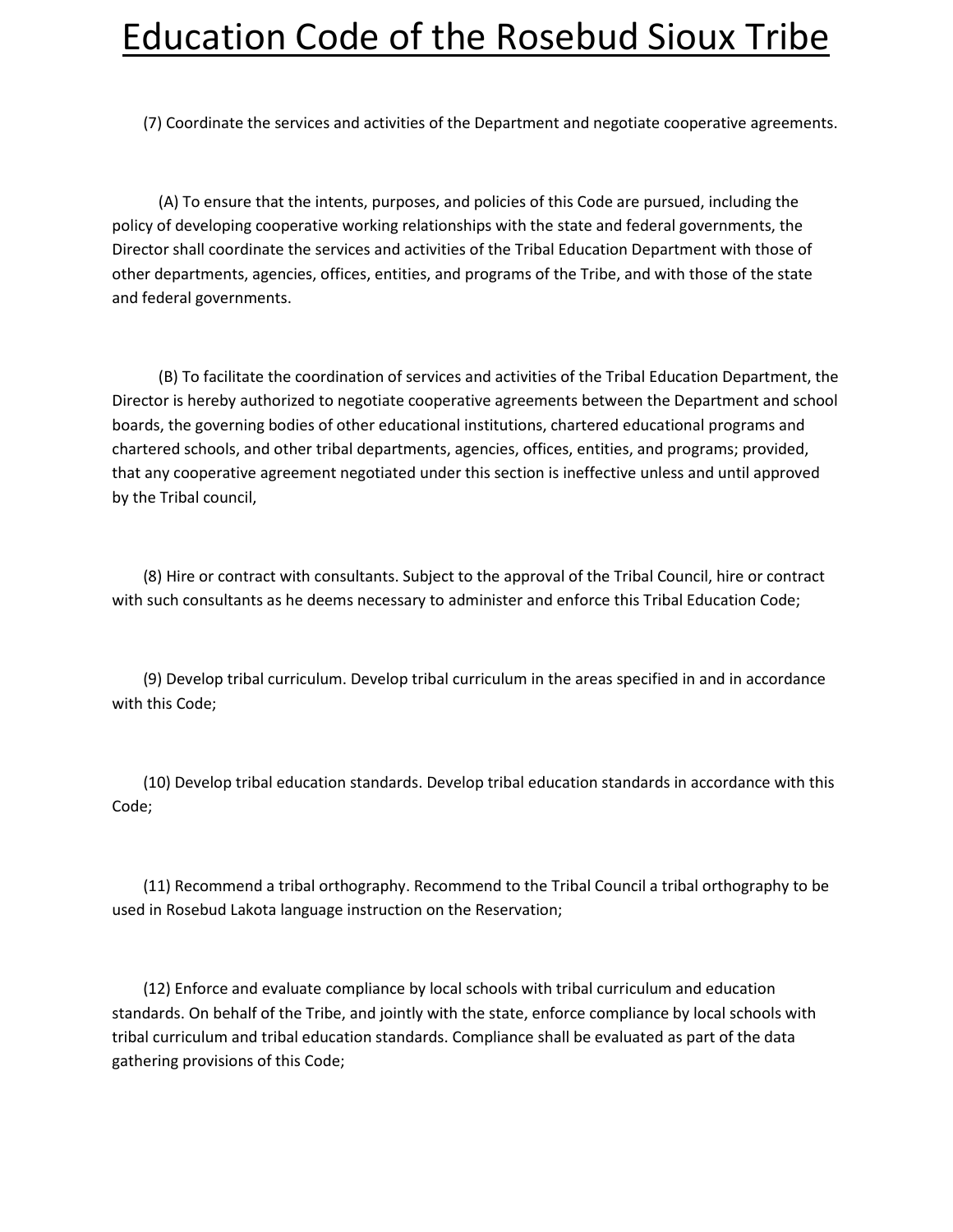(13) Enforce and evaluate compliance by other educational institutions with tribal curriculum and education standards. Enforce compliance by other educational institutions with tribal curriculum and tribal education standards. Compliance shall be evaluated as part of the data gathering provisions of this Code;

 (14) Develop and enforce tribal educational policies and programs and evaluate compliance by local schools and other educational institutions with tribal educational programs. Develop tribal educational policies and programs in the areas specified in and in accordance with this Code, and enforce compliance by local schools and other educational institutions with the tribal educational policies and programs. Compliance shall be evaluated as part of the data gathering provisions of this Code;

 (15) With Sinte Gleska College, develop accredited tribal recertification courses for educators, and work with the College in other areas. With Sinte Gleska College, develop accredited tribal recertification courses for educators in accordance with this Code. In addition, the Director shall work with the College as necessary to implement the provisions of this Code, including the provisions regarding tribal curriculum, education standards, and educational policies and programs. The Director shall also work with the College regarding research on and planning for education on the Reservation and in promoting and providing leadership in education on the Reservation;

 (16) Review budget estimates of and appropriations for local schools and other educational institutions. Participate in public hearings and other budget and finance processes of local schools and other educational institutions, and review budget and financial information provided by local schools and other educational institutions. Such participation and review shall include, but not be limited to, determining the links between budgets and financial plans and meeting and promoting the intents, purposes,and policies of this code;

 (17) Develop advisable rules. Develop and recommend to the Tribal Council such rules or action as he deems advisable for the condition, needs, and progress of students and the improvement of education on the Reservation; provided, that such rules and action are ineffective unless and until adopted by the Tribal Council unless the Council otherwise provides. The Tribal Council may delegate rule-making authority to the Director as it deems necessary, and upon proper delegation, the Director may exercise that authority in a manner not inconsistent with this Code or other tribal law or federal law.

(d) Department Budget Preparation and Fiscal Management Responsibility.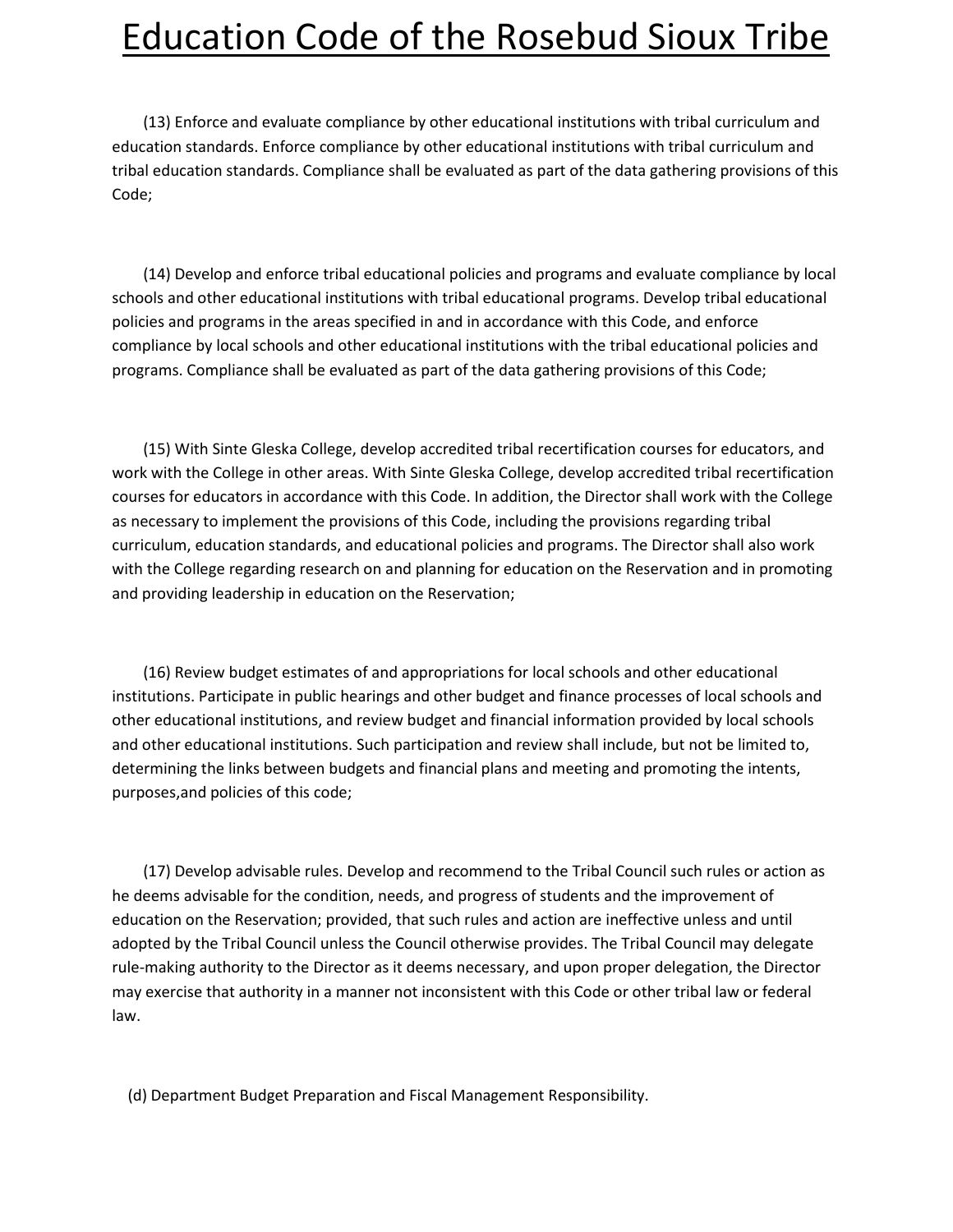(1) Director to prepare department budget. The Director shall annually prepare a written budget for the operation of the Tribal Education Department. The budget shall include, but not be limited to, salaries, vehicles, travel and per diem expenses, supplies, communication equipment, consultants, and data gathering, compiling, and reporting facilities. The Director shall timely submit the budget along with a written justification to the Tribal Council or the appropriate tribal committee or office. The Director shall make any necessary presentations and attend any necessary hearings regarding the budget. The Director shall participate in the preparation of budgets for other education needs and matters of the Tribe when so authorized by the Tribal Council.

 (2) Director to be responsible for the proper management of annual department appropriation. The Director shall be responsible for the proper management of the annual appropriation for the operation of the Tribal Education Department, and shall adhere to established tribal expenditure policies and procedures in administering the appropriation. The Director shall maintain regular contact with the Treasurer of the Tribe on accounting matters, and shall cooperate with auditors during audits as required by law. The Director shall be responsible for all tribal properties assigned to the Tribal Education Department and the proper use thereof.

#### SCHOOL BOARDS AND GOVERNING BODIES

Section 301. School Boards

 (a) State law and tribal law govern school boards. State law, including but not limited to that set forth in Title 13 of the South Dakota Codified laws, governs school boards. In addition, school boards are subject to this Tribal Education Code, and other tribal law as specified in this Code and as otherwise permitted by federal law and tribal law.

 (b) School boards to cooperate with the Tribal Education Department. School boards shall ensure that their schools and staff cooperate with the Tribal Education Department in the implementation of this Code and in addressing other education problems and issues that arise on the Reservation. Such cooperation shall include, but not be limited to: providing written educational data to the Tribal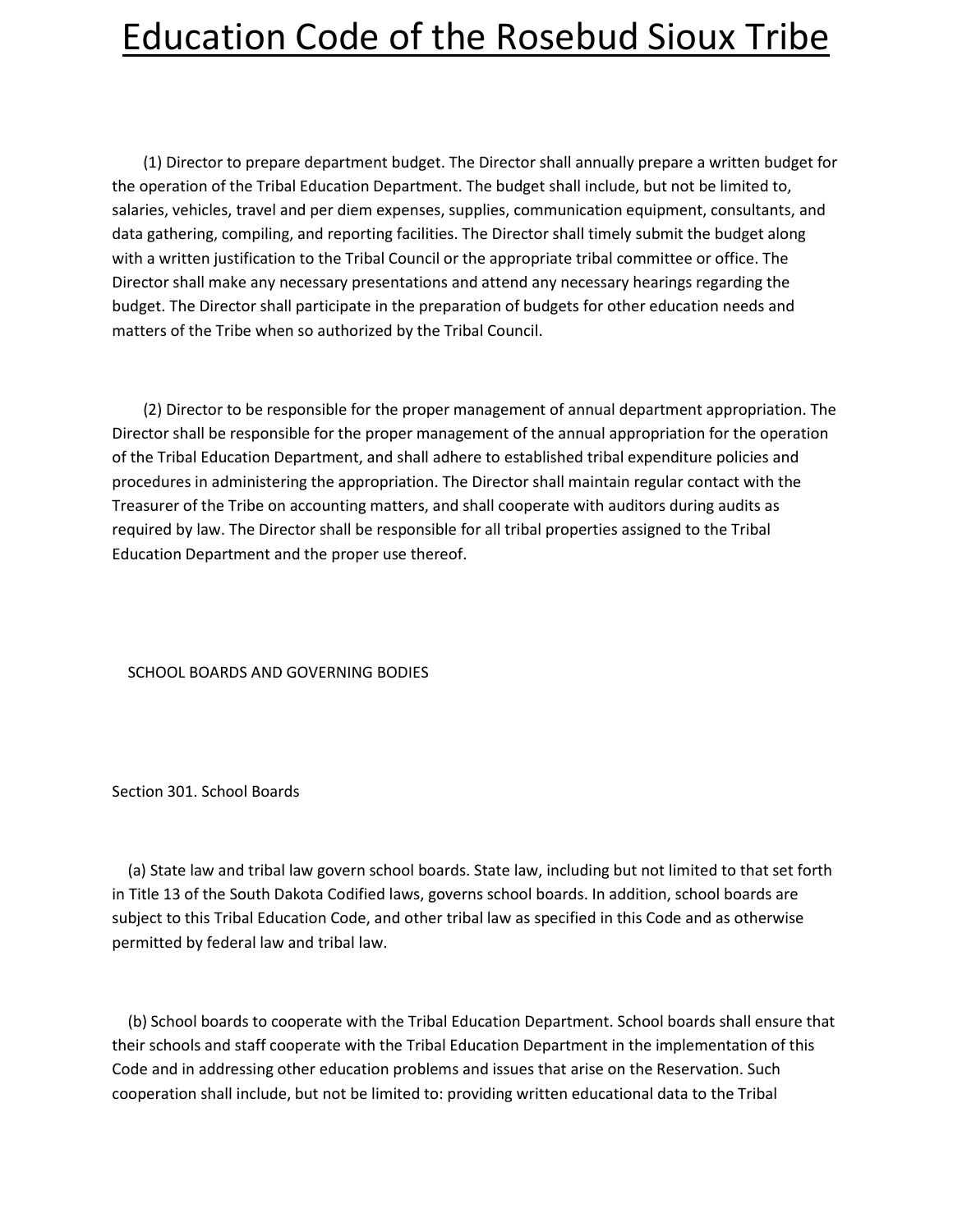Education Department annually following the format specified by the Department; ensuring that their educators participate effectively in the human network system provided for by this Code; and ensuring that their administrators participate effectively in the on-site assessment evaluation teams provided for by this Code.

 (c) School boards to provide policies and procedures to Tribal Education Department and align then with Tribal Education Code. School boards shall provide a complete and current copy of all existing written policies and procedures regarding school governance to the Tribal Education Department. School boards shall annually provide copies of any and all amended or new policies to the Department. Existing policies and procedures which are inconsistent with this Code are subject to revision with technical assistance from the Tribal Education Department. Amended or new policies shall be aligned with relevant provisions of the Tribal Education Code before their adoption by the school board.

 (d) School boards to include Tribal Education Department in their established processes for reviewing curriculum, education standards, and educational policies and programs. Because such inclusion may be necessary to the development by the Department of tribal curriculum, education standards, and educational policies and programs under this Code, school boards shall include the Tribal Education Department in their established processes used for reviewing applicable curriculum, education standards, and educational policies and programs.

 (e) School boards to ensure that local schools include tribal curriculum in their curriculum and standards. School boards shall ensure that local schools provide instruction that is in substantial compliance with the tribal curriculum provided for and developed under this Tribal Education Code.

 (f) School boards to ensure that local schools attain tribal education standards. School boards shall ensure that local schools attain or meet the tribal education standards provided for and developed under this Tribal Education Code.

 (g) School boards to provide tribal educational programs. School boards shall ensure that local schools provide the tribal educational programs provided for and developed under this Tribal Education Code.

Section 302. Governing Bodies of Other Educational Institutions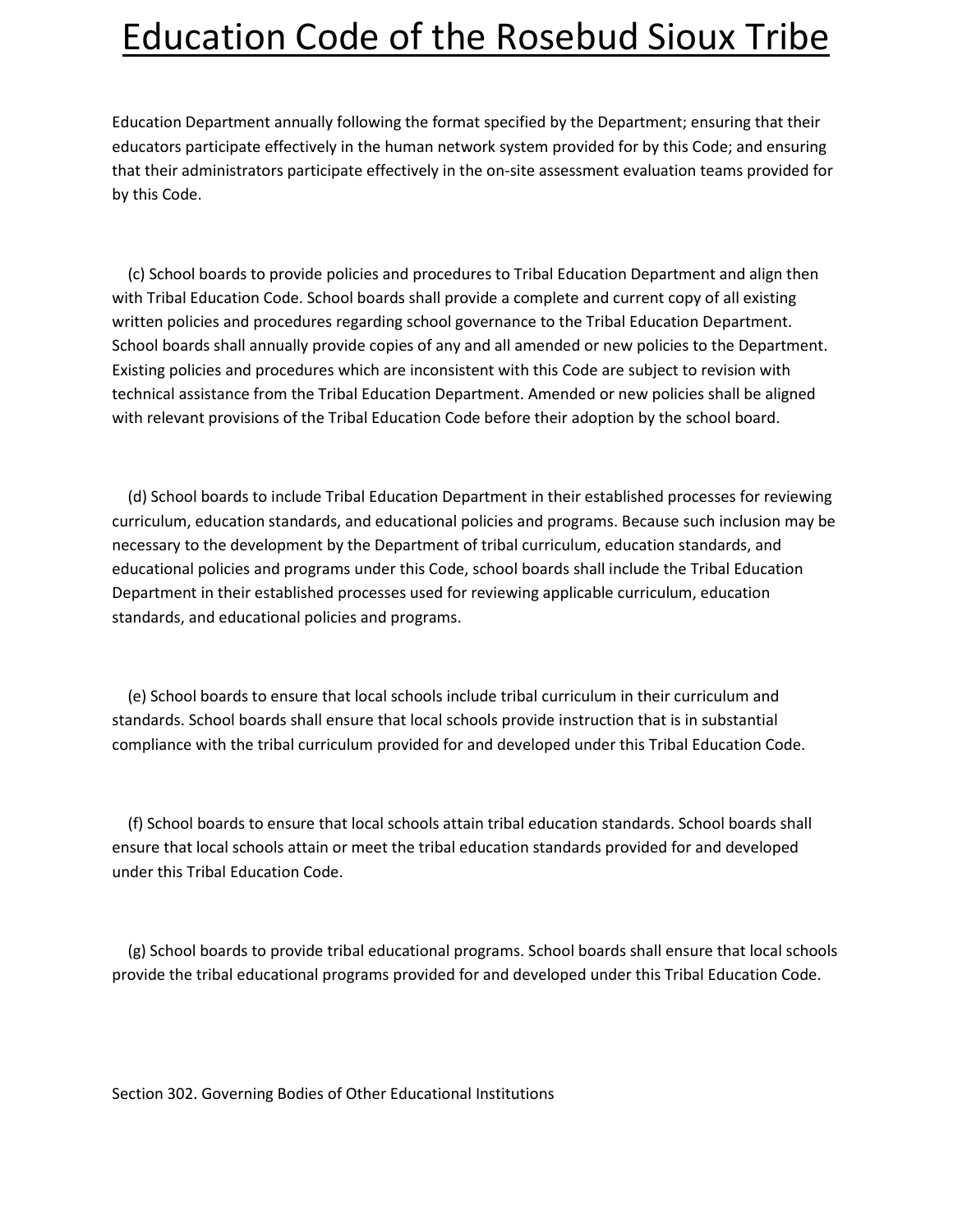(a) Establishment and creation of governing bodies. The establishment or creation of the governing bodies of other educational institutions shall be accomplished by charter or by other enactment of the Tribal Council. Their powers and duties, administrative organization and structure, and operation shall also be so accomplished.

 (b) Tribal Education Code governs governing bodies of other educational institutions. In addition to their charter or other enactment establishing or creating them, the governing bodies of other educational institutions are subject to this Tribal Education code and to other tribal law as specified in this Code.

 (c) Governing bodies of other educational institutions to cooperate with the Tribal Education Department. The governing bodies of other educational institutions shall ensure that their schools and staff cooperate with the Tribal Education Department in the implementation of this Code and in addressing other education problems and issues that arise on the Reservation. Such cooperation shall include, but not be limited to: providing written educational data to the Tribal Education Department annually following the format specified by the Department, and ensuring that their educators participate effectively in the human network system provided for by this Code.

 (d) Governing bodies of other educational institutions to provide policies and procedures to Tribal Education Department and align policies with Tribal Education Code. The governing bodies of other educational institutions shall provide a complete and current copy of all existing written policies and procedures regarding school governance to the Tribal Education Department. The governing bodies of other educational institutions shall annually provide copies of any and all amended or new such policies to the Department. Existing policies and procedures which are inconsistent with this Code are subject to revision with technical assistance from the Tribal Education Department. Amended or new policies shall be aligned with relevant provisions of the Tribal Education Code before their adoption by the governing bodies.

 (e) Governing bodies of other educational institutions to include Tribal Education Department in their established processes for reviewing curriculum, education standards, and educational policies and programs. Because such inclusion may be necessary to the development by the Department of tribal curriculum, education standards, and educational policies and programs under this Code, the governing bodies of other educational institutions shall include the Tribal Education Department in the established processes use by other educational institutions for reviewing applicable curriculum, education standards, and educational policies and programs.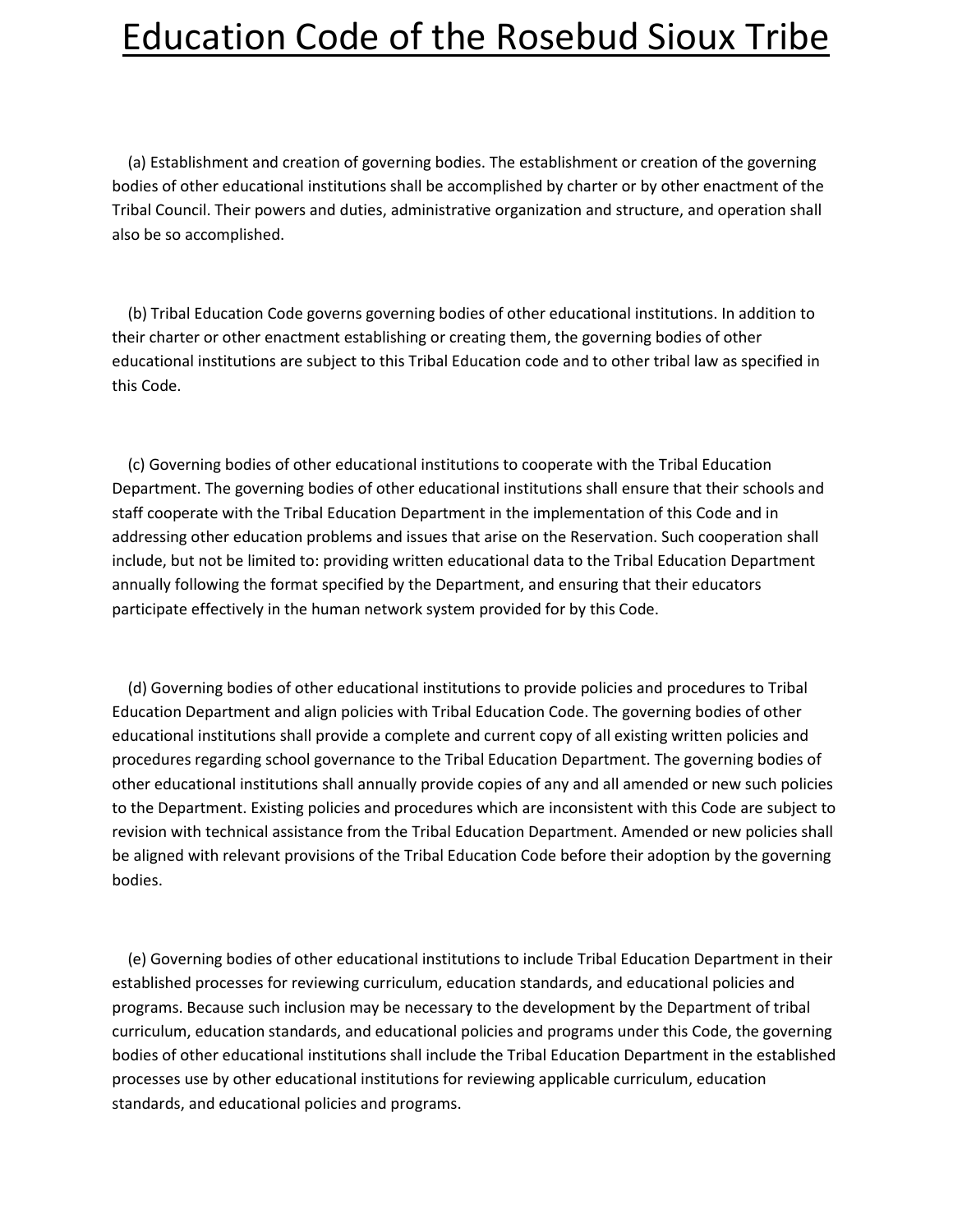(f) Governing bodies to ensure that other educational institutions include tribal curriculum in their curriculum. The governing bodies of other educational institutions shall ensure that other educational institutions provide instruction that is in substantial compliance with the tribal curriculum provided for and developed under this Tribal Education Code.

 (g) Governing bodies to ensure that other educational institutions attain tribal educational standards. The governing bodies of other educational institutions shall ensure that other educational institutions attain or meet the tribal education standards provided for and developed under this Tribal Education Code.

 (h) Governing bodies to ensure that other educational institutions provide tribal educational policies and programs. The governing bodies of other educational institutions shall ensure that other educational institutions provide the tribal education policies and programs provided for and developed under this Code.

#### CURRICULUM AND EDUCATION STANDARDS

Section 401. Curriculum

 (a) Procedures for developing tribal curriculum. In developing tribal curriculum, the Tribal Education Department shall:

 (1) Review the curriculum of local schools and other educational institutions. Review the applicable current curriculum of local schools and other educational institutions. Such review may be conducted independently by the Department, or the Department may participate in the established processes used by local schools and other educational institutions for reviewing their curriculum;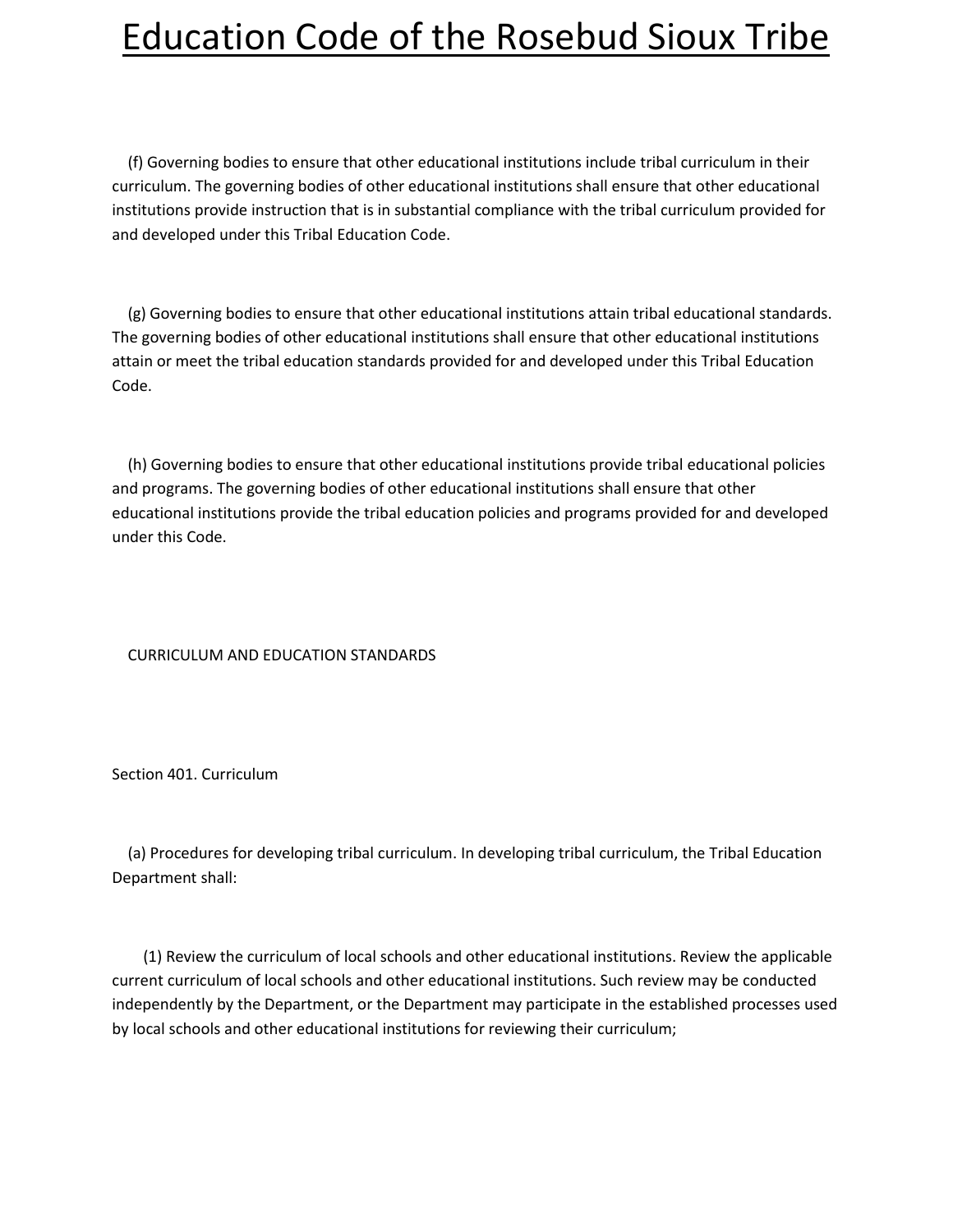(2) Coordinate and consult with school boards and governing bodies. Coordinate and consult with school boards and the governing bodies of other educational institutions;

 (3) Consult with educators, community members, parents, and students. Consult with and obtain the comments of educators, community members, parents, and students;

 (4) Keep curricula on file in the Department. Maintain a file in the Department of copies of all current curricula, and proposed changes to curricula for public inspection consistent with tribal law;

 (5) Draft tribal curriculum. Draft tribal curriculum in the areas specified by this Code. Such tribal curriculum shall be consistent with the curriculum of local schools, South Dakota law, and tribal law; provided that, to the extent tribal curriculum conflicts with the curriculum of local schools or with South Dakota law, the tribal curriculum shall govern.

 (6) Circulate draft tribal curriculum for review and comment. Circulate the draft tribal curriculum, or any proposed changes to major curricula objectives, for review and comment and for a specified period of time, among school boards, the governing bodies of other educational institutions, selected educators, parents, members of the community, and such other persons as deemed necessary;

 (7) Review comments on draft tribal curriculum and make necessary changes. Review the comments and suggestions of those to whom the draft tribal curriculum has been circulated, and after evaluating the comments and suggestions, make such revisions to the curriculum as deemed necessary; and

 (8) Submit draft curriculum to Tribal Council. Submit the curriculum, or changes, or both, to the Tribal Council in the form of proposed tribal curricula objectives for adoption or amendment.

 (b) Tribal Council to establish tribal curriculum. The Tribal Council shall establish tribal curriculum which shall apply to local schools under the joint enforcement by the State Department of Education and the Tribal Education Department; and, to other educational institutions under enforcement by the Tribal Education Department.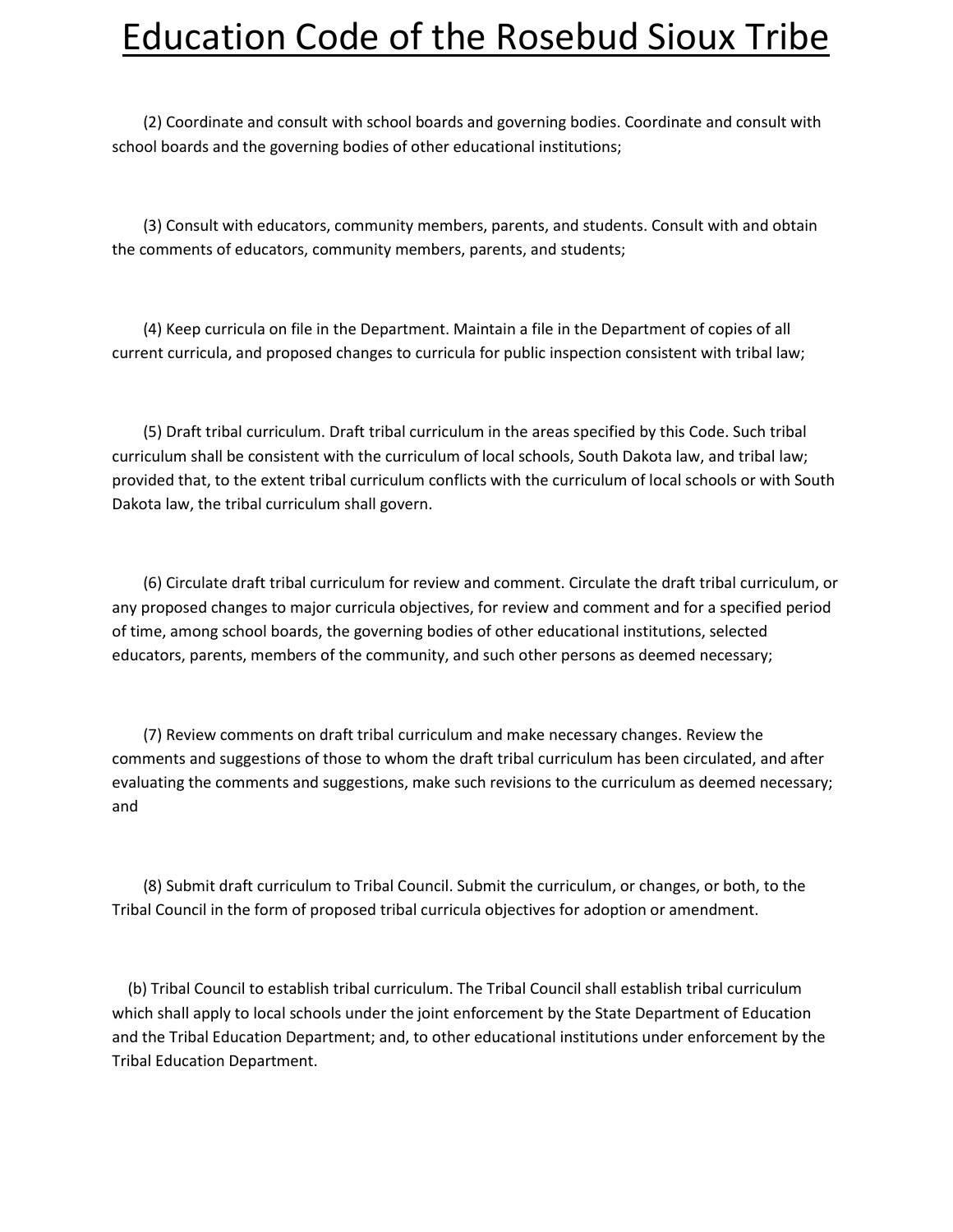(c) Tribal Education Department to maintain file of curriculum for public inspection. The Tribal Education Department shall maintain a file of copies of all approved tribal curriculum for public inspection consistent with tribal law.

(d) Content of tribal curriculum.

 (1) Tribal curriculum to include instruction in the Rosebud Lakota language. Because the Rosebud Lakota language is an essential element of the life, culture, and identity of the Tribe, and because the Tribal Government recognizes the importance of preserving and perpetuating the language as necessary for the survival of the Tribe, tribal curriculum shall include for all grade levels instruction in the Rosebud Lakota language. The Director of the Tribal Education Department shall recommend to the Tribal Council a proposed tribal orthography for adoption or amendment. The Tribal Council shall establish a tribal orthography to be used in Rosebud Lakota language instruction on the Reservation. Instruction by local schools and other educational institutions in the Rosebud Lakota language shall follow the official tribal orthography adopted by the Tribal Council.

 (2) Tribal curriculum to include Rosebud Lakota culture. The Tribe must survive as a unique group of people, growing and developing in a social, economical, and political society within the larger American society. This requires that members of the Tribe and those non-members who reside among the Tribe, retain or develop knowledge and an understanding of, and respect for, Rosebud Lakota culture. To ensure this survival and perpetuate the Tribe, tribal curriculum shall include for all grade levels, courses or course content that develops knowledge and an understanding of, and respect for, the Rosebud Lakota culture.

 (3) Tribal curriculum to include tribal government and the federal-tribal and state-tribal relationships. Tribal curriculum shall include for all grade levels, courses or course content that develops knowledge and an understanding of the historical and modern Tribal Government, including its sovereign status and its government-to-government relationships with the federal and state governments.

 (4) Tribal curriculum to include health and nutrition instruction. Tribal curriculum shall include for all grade levels, courses or course content that develops knowledge and an understanding of health and nutrition practices and problems. Such courses or course content shall emphasize those problems that affect the Reservation, such as the effect of alcohol, nicotine or tobacco, and drugs on individual, family, community, and tribal life, culture, and development. Such curriculum shall also emphasize the need for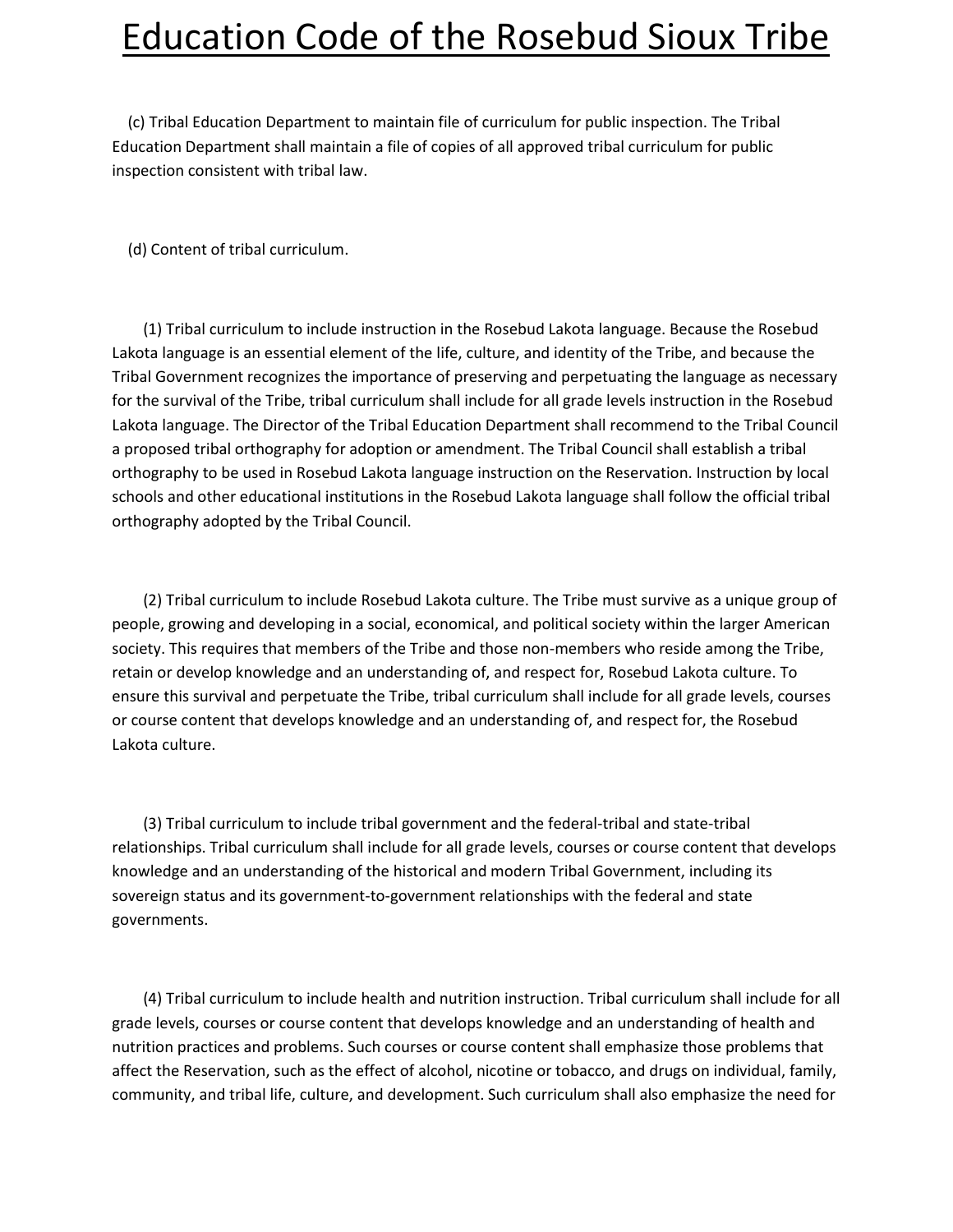the alcohol, nicotine or tobacco, and drug abuse education policies and programs provided for by this Code.

 (5) Tribal curriculum to include parenting and family life. Tribal curriculum shall include, for all grade levels beginning with grade seven (7), courses or course content that develops knowledge and an understanding of, and skills in, parenting and family life. Such courses or course content shall include, but not be limited to, information about: cultural practices of the Tribe; specific problems regarding parenting and family life on the Reservation; and the need for the parental and community involvement policies and programs provided for by this Code.

 (6) Tribal curriculum to include tribal and American economics. Tribal curriculum shall include for all grade levels, courses or course content that develops knowledge and an understanding of the historical and modern Tribal economy and the American economic system.

 (7) Tribal curriculum to include the reservation landbase, tribal natural resources, and community environments. Tribal curriculum shall include for all grade levels, courses or course content that imparts knowledge and fundamental understandings about the historical, political, socioeconomic, and cultural elements of the tribe's reservation landbase and natural resources. Such courses or course content shall include, but not be limited to, the historical development of the reservation landbase, the legal status of reservation land tenure, cultural philosophies and value orientations about reservation land uses, past and contemporary management practices of tribal land resources, socioeconomic impacts of tribal natural resource development, physical environmental impacts of tribal land development, contemporary perspectives about global environmental issues, and vocational careers in tribal land management and decision-making.

 (e) Local schools and other educational institutions to comply with tribal curriculum. All local schools and other educational institutions shall provide instruction that is in substantial compliance with the tribal curriculum established by the Tribal Council. All students who graduate from local such schools and other educational institutions must be familiar with the subjects required by tribal curriculum under this Tribal Education Code.

 (f) Local schools and other educational institutions to report compliance with tribal curriculum. Local schools and other educational institutions shall annually report compliance with the provisions of this Code regarding compliance with tribal curriculum to the Tribal Education Department.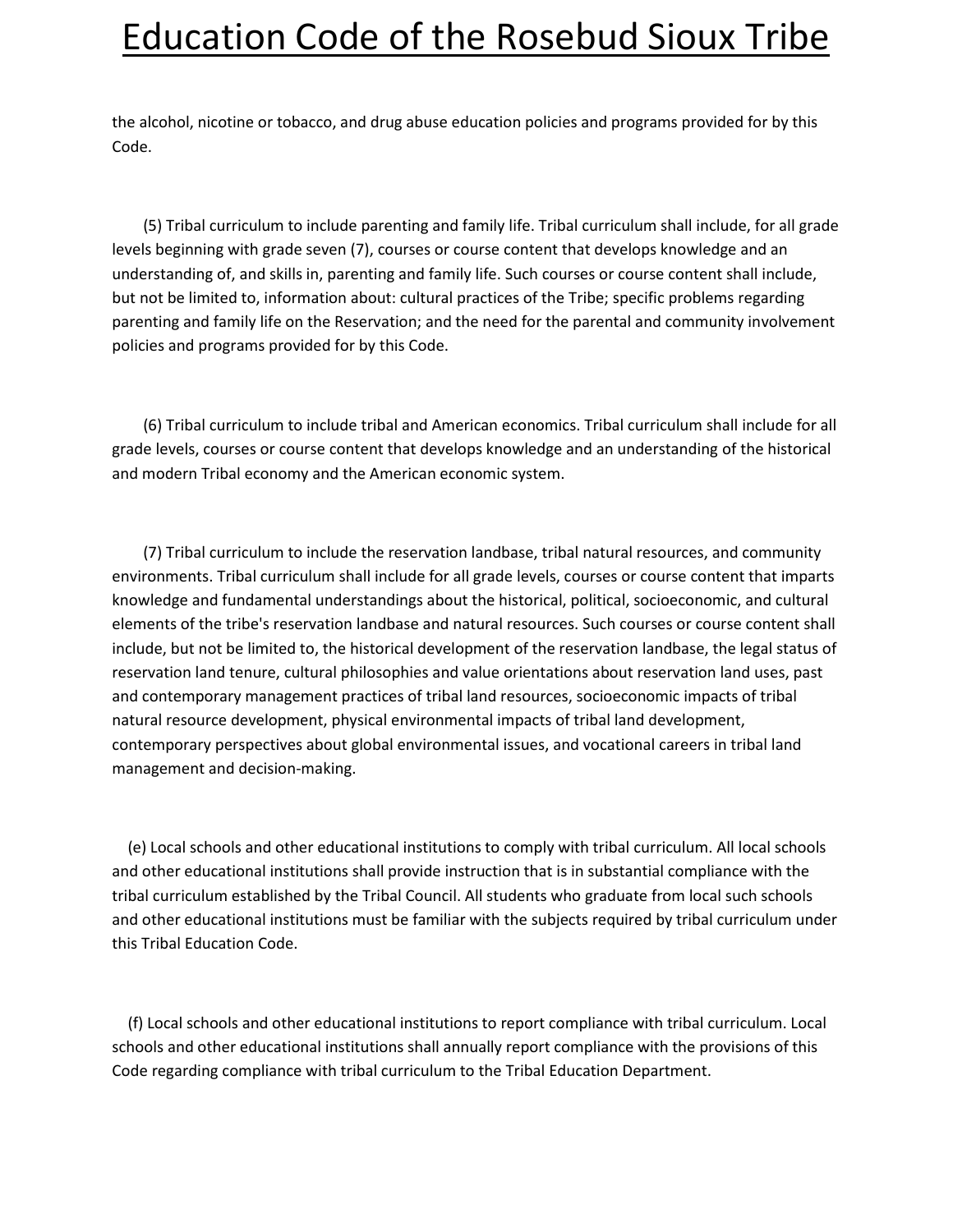(g) Tribal Education Department to evaluate and report compliance by local schools and other educational institutions with tribal curriculum. The Tribal Education Department shall evaluate compliance by local schools and other educational institutions with the provisions of this Code regarding tribal curriculum. The Department shall annually report its findings and recommendations regarding compliance with tribal curriculum to the Tribal Council.

Section 402. Education Standards

 (a) Procedures for developing tribal education standards. In developing tribal education standards, the Tribal Education Department shall:

 (1) Review education standards of Local Schools and other educational institutions. Review the current education standards of local schools and other educational institutions for the attainment of academic excellence and high, but realistic expectations for all students; competence in all basic academic and cognitive skills; competence in English language and knowledge of the non-Indian American culture, governments, economics, and environment; competence in Rosebud Lakota language and knowledge of Rosebud Lakota culture, government, economics, and environment; knowledge of the history of the Rosebud Sioux Tribe and of the role of tribal members in promoting the future of the Tribe; development of students as healthy individuals, members of families and communities, parents, citizens of the Tribe,the State, and the United States of America; development of self-discipline and positive self-worth; development of respect for all other living beings; development of attitude which encourages life-time learning, decision-making and undertaking of responsibilities in family life, community and tribal affairs, employment, recreation, and the use of environment; and parental and community involvement in the formal education process whereby the educational aspirations and the cultural values of parents and community members are promoted and respected;

 (2) Coordinate and consult with school boards and governing bodies. Coordinate and consult with school boards and the governing bodies of other educational institutions;

 (3) Consult with educators, community members, and parents. Consult with and obtain the comments of educators, parents, and members of the community;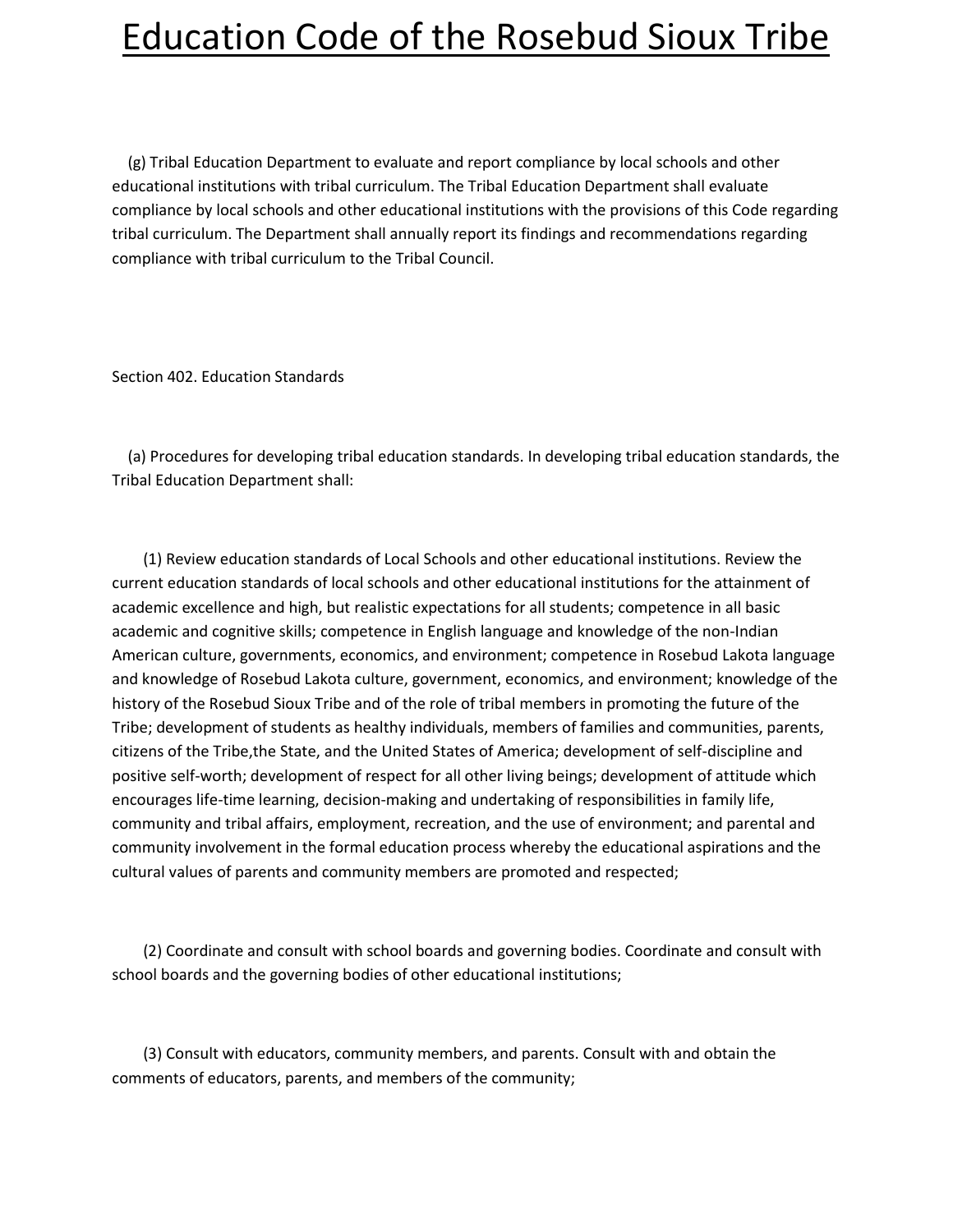(4) Draft tribal education standards. Draft tribal education standards consistent with the standards of local schools, South Dakota law, and tribal law; provided, that to the extent tribal education standards conflict with the standards of local schools or with South Dakota law, the tribal education standards shall govern;

 (5) Circulate draft tribal education standards for review and comment. Circulate the draft tribal education standards, for review and comment and for a specified period of time, among school boards, the governing bodies of other educational institutions, selected educators, parents, members of the community and such other persons as the Department deems necessary;

 (6) Review comments on draft tribal education standards and make necessary changes. Review the comments and suggestions of those to whom the draft tribal education standards have been circulated, and after evaluating the comments and suggestions, make such revisions to the education standards as deemed necessary; and

 (7) Submit draft tribal education standards to Tribal Council. Submit the draft tribal education standards to the Tribal Council in the form of proposed tribal education standards for adoption or amendment.

 (b) Tribal Council to establish tribal education standards. The Tribal Council shall establish tribal education standards which shall apply: in local schools under the joint enforcement by the State Department of Education and the Tribal Education Department; and, in other educational institutions under enforcement by the Tribal Education Department.

 (c) Local schools and other educational institutions to comply with tribal education standards. All local schools and other educational institutions shall attain or meet the tribal education standards established by the Tribal Council.

 (d) Local schools and other educational institutions to report compliance with tribal education standards. Local schools and other educational institutions shall annually report compliance with tribal education standards to the Tribal Education Department.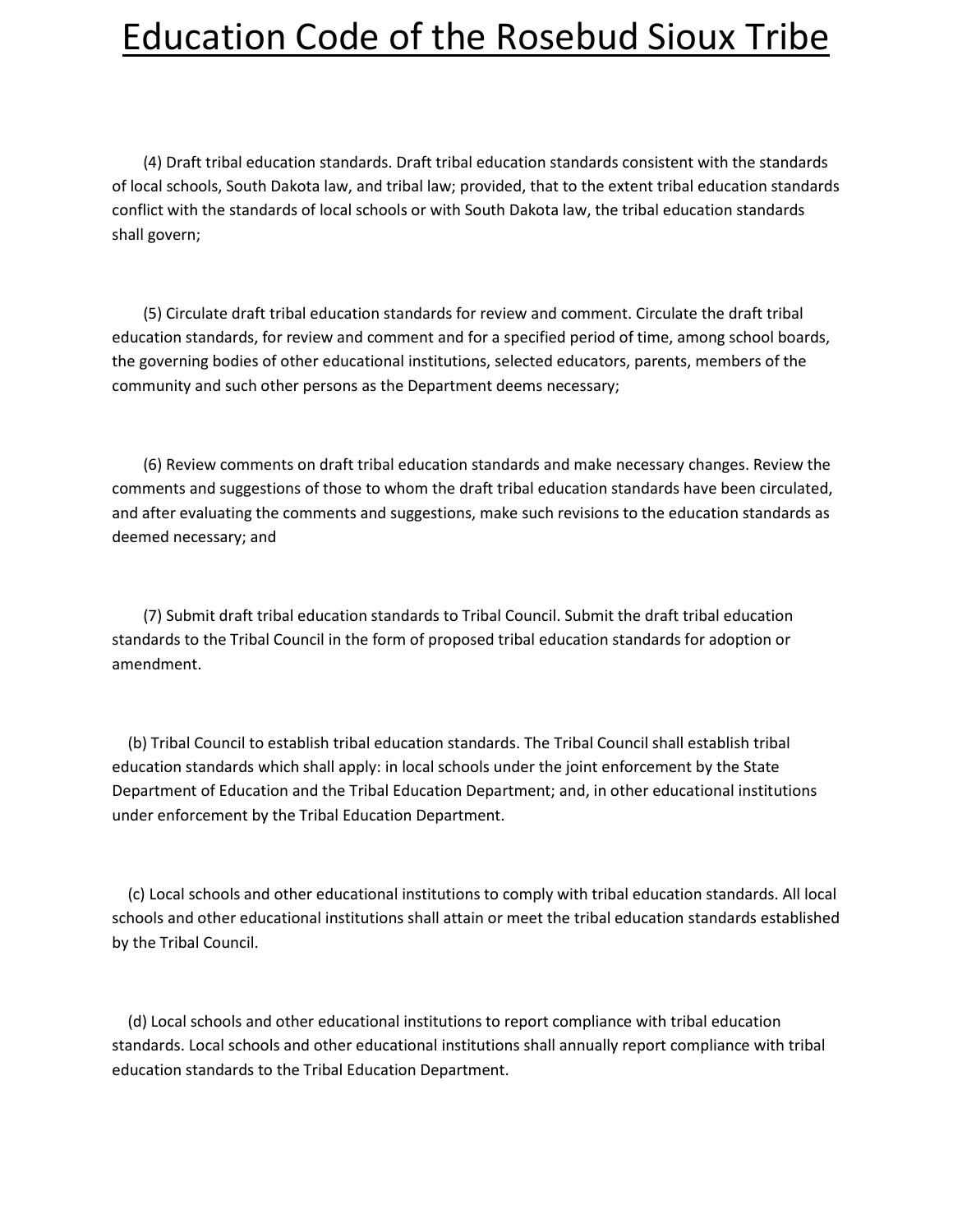(e) Tribal Education Department to evaluate and report compliance by local schools and other educational institutions with tribal education standards. The Tribal Education Department shall regularly evaluate compliance by local schools and other educational institutions with tribal education standards. The Tribal Education Department shall annually report its findings and recommendations regarding compliance with tribal education standards to the Tribal Council.

 (f) Tribal education standards may be exceeded. Tribal education standards do not prohibit or limit local schools, school boards, South Dakota law, other educational institutions, or the governing bodies of other educational institutions from exceeding the standards. The Tribal Education Department shall publicly recognize such achievement.

EDUCATIONAL POLICIES AND PROGRAMS

Section 501. Alcohol, Nicotine or Tobacco, and Drug Abuse Education.

 (a) Tribal laws prohibiting drugs, controlled substances, and public consumption of alcohol govern local schools and other educational institutions. To the extent permitted by federal law, local schools and other educational institutions are subject to tribal laws prohibiting drugs, controlled substances, and the public consumption of alcoholic beverages on the Reservation.

 (b) Local schools and other educational institutions to educate educators, employees, and students about alcohol, nicotine or tobacco, and drug abuse. Local schools and other educational institutions shall educate educators, other employees, and students about the need to maintain good health and prevent alcohol, nicotine or tobacco, and drug abuse. Such education shall include, but not be limited to: information about health curricula and educational policies and programs provided for and developed under this Tribal Education code; and information about the policies of this Code as they relate to the health and survival of the Tribe.

 (c) Procedures for developing tribal alcohol, nicotine or tobacco, and drug abuse education policies and programs. In developing tribal alcohol, nicotine or tobacco, and drug abuse education policies and programs. The Tribal Education Department shall: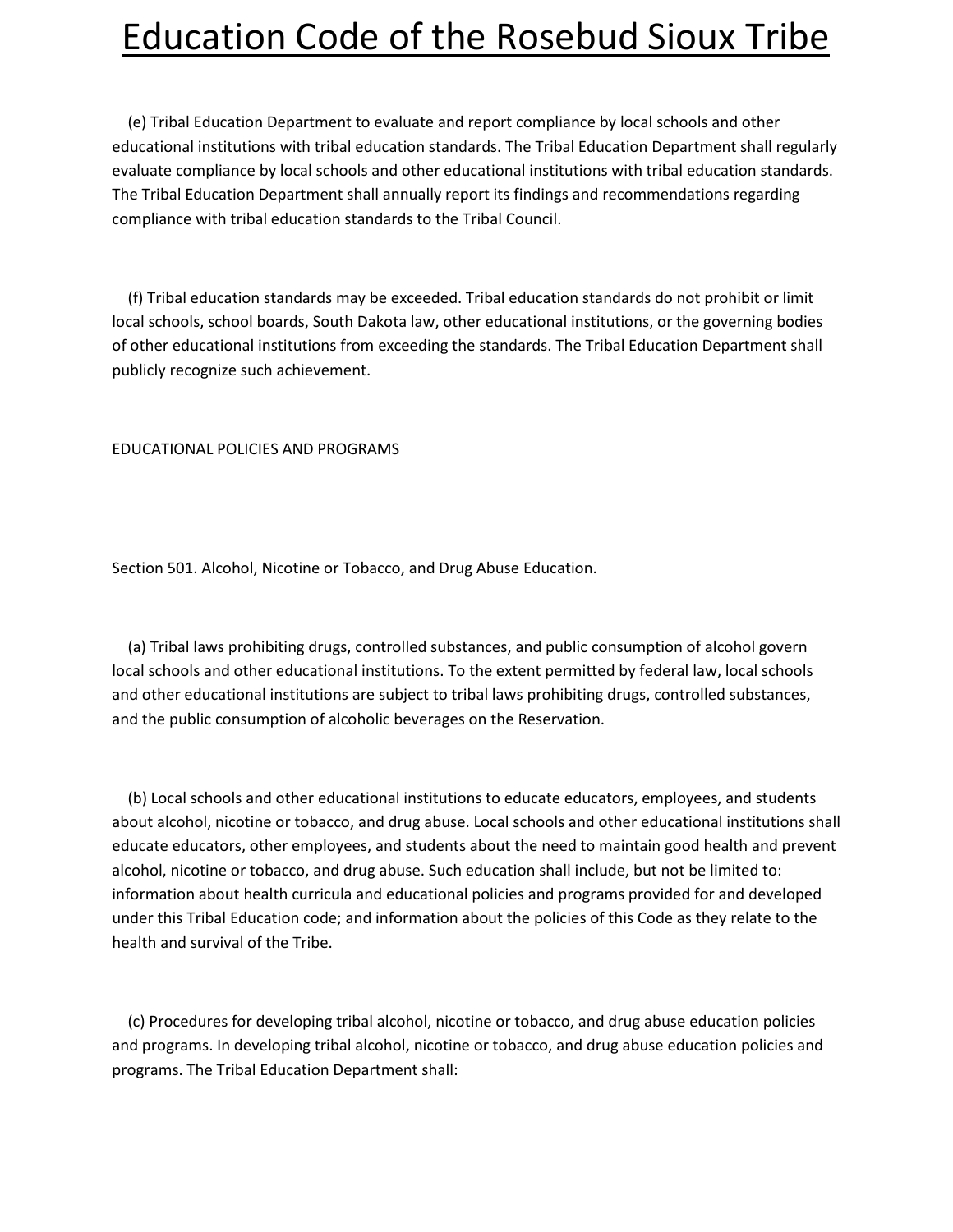(1) Review the current policies and programs of local schools and other educational institutions. Review the current policies and programs of local schools and other educational institutions. Such review may be conducted independently by the Department, or the Department may participate in the established processes of local schools and other educational institutions for reviewing their policies and programs:

 (2) Review national policies, studies, and reports. Review current national policies, studies, and reports on alcohol, nicotine or tobacco, and drug abuse, particularly alcohol, nicotine or tobacco, and drug abuse by youth and Indian youth;

 (3) Consult with educators, community members, parents, and students. Consult with and obtain the comments of educators, community members, parents, and students;

 (4) Coordinate with school boards and governing bodies. Coordinate and consult with school boards and the governing bodies of other educational institutions;

 (5) Draft tribal policies and programs. Draft tribal alcohol, nicotine or tobacco, and drug abuse education policies and programs consistent with the policies and programs of local schools, South Dakota law, and tribal law: provided, that to the extent tribal alcohol, nicotine or tobacco, and drug abuse education policies and programs conflict with the policies and programs of local schools or with south Dakota law. The tribal policies and programs shall govern.

 (6) Circulate draft policies and programs for review and comment. Circulate the draft tribal alcohol, nicotine or tobacco, and drug abuse education policies and programs, for review and comment and for a specified period of time, among school boards, the governing bodies of other educational institutions, selected educators, parents, members of the community, and other such persons as deemed necessary;

 (7) Review comments on draft tribal policies and programs. Review the comments and suggestions of those to whom the drafts have been circulated, and after evaluating the comments or suggestions, make such revisions to the policies and programs as deemed necessary; and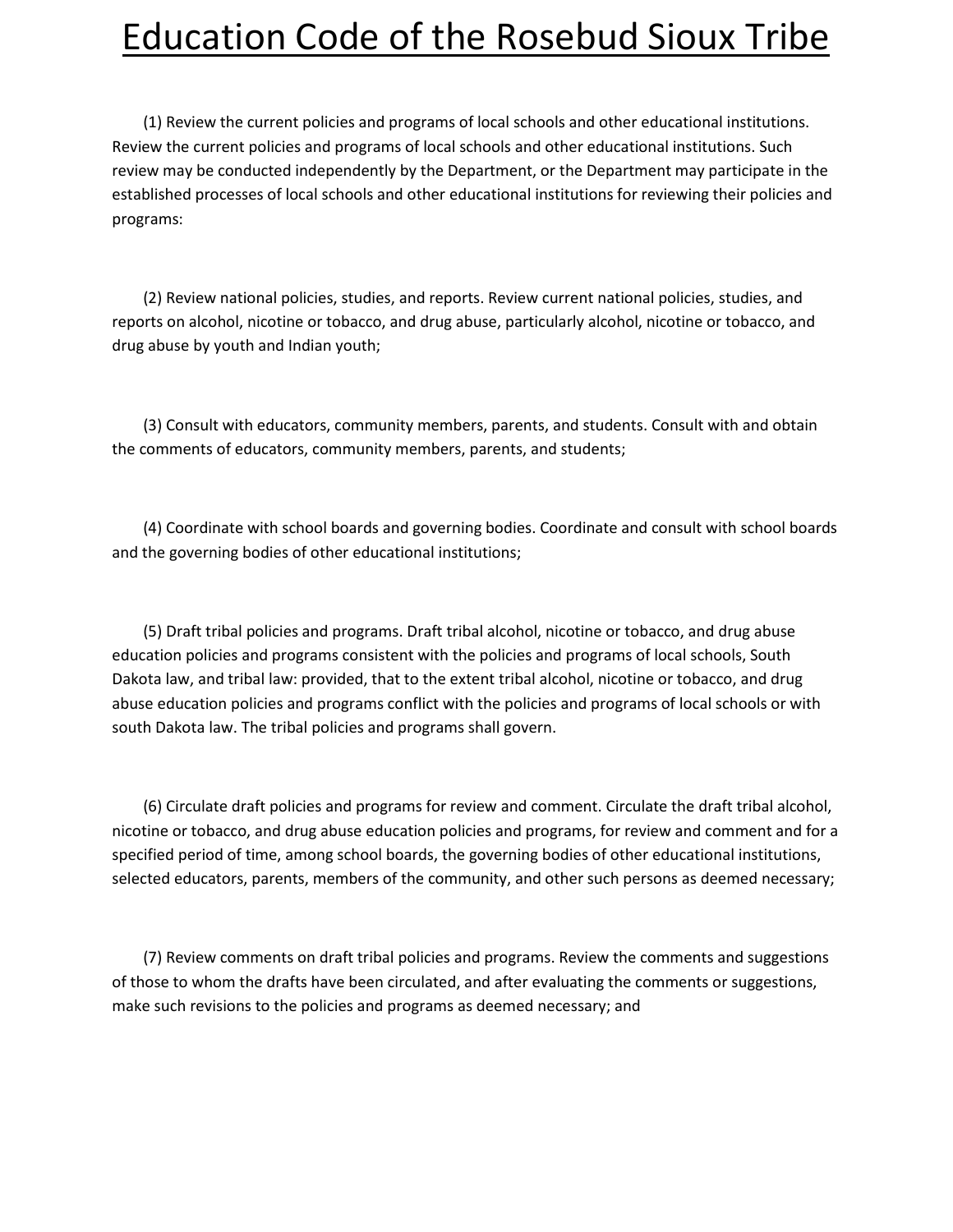(8) Submit draft tribal policies and programs to Tribal Council. Submit the draft policies and programs to the Tribal Council in the form of proposed policies and programs for adoption or amendment.

 (d) Tribal Council to establish alcohol, nicotine or tobacco, and drug abuse education policies and programs. The Tribal Council shall establish tribal alcohol, nicotine or tobacco, and drug abuse education policies and programs which shall apply to local schools and other educational institutions under the joint enforcement of the Tribal Education Department and the appropriate state and federal departments or agencies.

 (e) Local schools and other educational institutions to comply with tribal alcohol, nicotine or tobacco, and drug abuse education policies and programs. Local schools and other educational institutions shall provide alcohol, nicotine or tobacco, and drug abuse education policies and programs in substantial compliance with the tribal alcohol, nicotine or tobacco, and drug abuse education policies and programs adopted by the Tribal Council.

 (f) Local schools and other educational institutions to report compliance with tribal alcohol, nicotine or tobacco, and drug abuse education policies and programs. Local schools and other educational institutions shall annually report compliance with tribal alcohol, nicotine or tobacco, and drug abuse education polices and programs to the Tribal Education Department.

 (g) Tribal Education Department to evaluate and report compliance by local schools and other educational institutions with tribal alcohol, nicotine or tobacco, and drug abuse education policies and programs. The Tribal Education Department shall regularly evaluate compliance by local schools and other educational institutions with tribal alcohol, nicotine or tobacco, and drug abuse education policies and programs. The Tribal Education Department shall annually report its findings and recommendations on compliance with tribal alcohol, nicotine or tobacco, and drug abuse education policies and programs to the Tribal Council.

 (h) Tribal Juvenile Court to be used only as a last resort in implementing this section. In implementing this section on alcohol, nicotine or tobacco, and drug abuse education, the Rosebud Sioux Tribe Juvenile Court shall be used only as a last resort.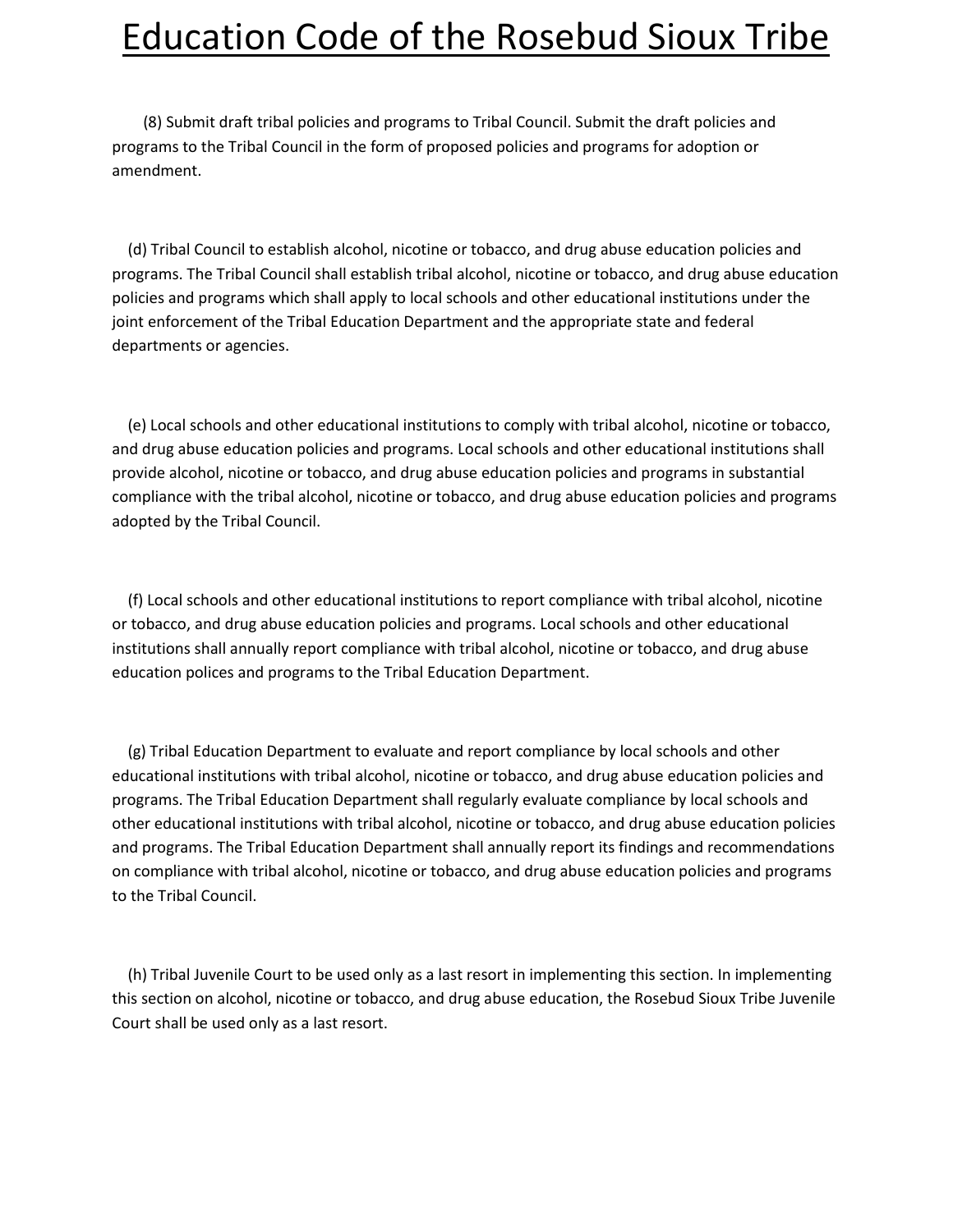#### PARENTAL AND COMMUNITY INVOLVEMENT

Section 502. Parental and Community Involvement

 (a) Tribal Education Department to include parents and community members in implementation and refinement of Tribal Education code. The Tribal Education Department shall include parents and community members in the implementation and refinement of this Tribal Education Code. Such inclusion and involvement shall include, but not be limited to, inclusion in: the development of tribal curriculum, education standards, and educational policies and programs; and the preparation of the annual State of the Reservation Education Report. Such inclusion and involvement shall be accomplished through the human network system as provided by this Code, and through other appropriate means. The Tribal Education Department shall also strive to include and involve parents and community members in addressing specific education problems and issues and in improving education on the Reservation.

 (b) Tribal Education Department to provide annual inservice training for parents and community members. The Tribal Education Department shall provide annually for parents and community members inservice training in the priority education areas and issues of the Tribe, and in asserting and advocating for the education of their children.

 (c) Local schools, schools boards, other educational institutions, and the governing bodies of other educational institutions to involve parents and community members. Local schools, school boards, other educational institutions, and the governing bodies of other educational institutions shall involve parents and members of the community in the schools in ways that include the following:

 (1) Formal processes regarding curriculum, education standards, policies regarding school governance, programs, and extra-curricular activities. They shall include at least one (1) parent or community member in the formal process of planning, developing, and evaluating curriculum, education standards, policies regarding school governance, educational policies and programs, and extracurricular activities;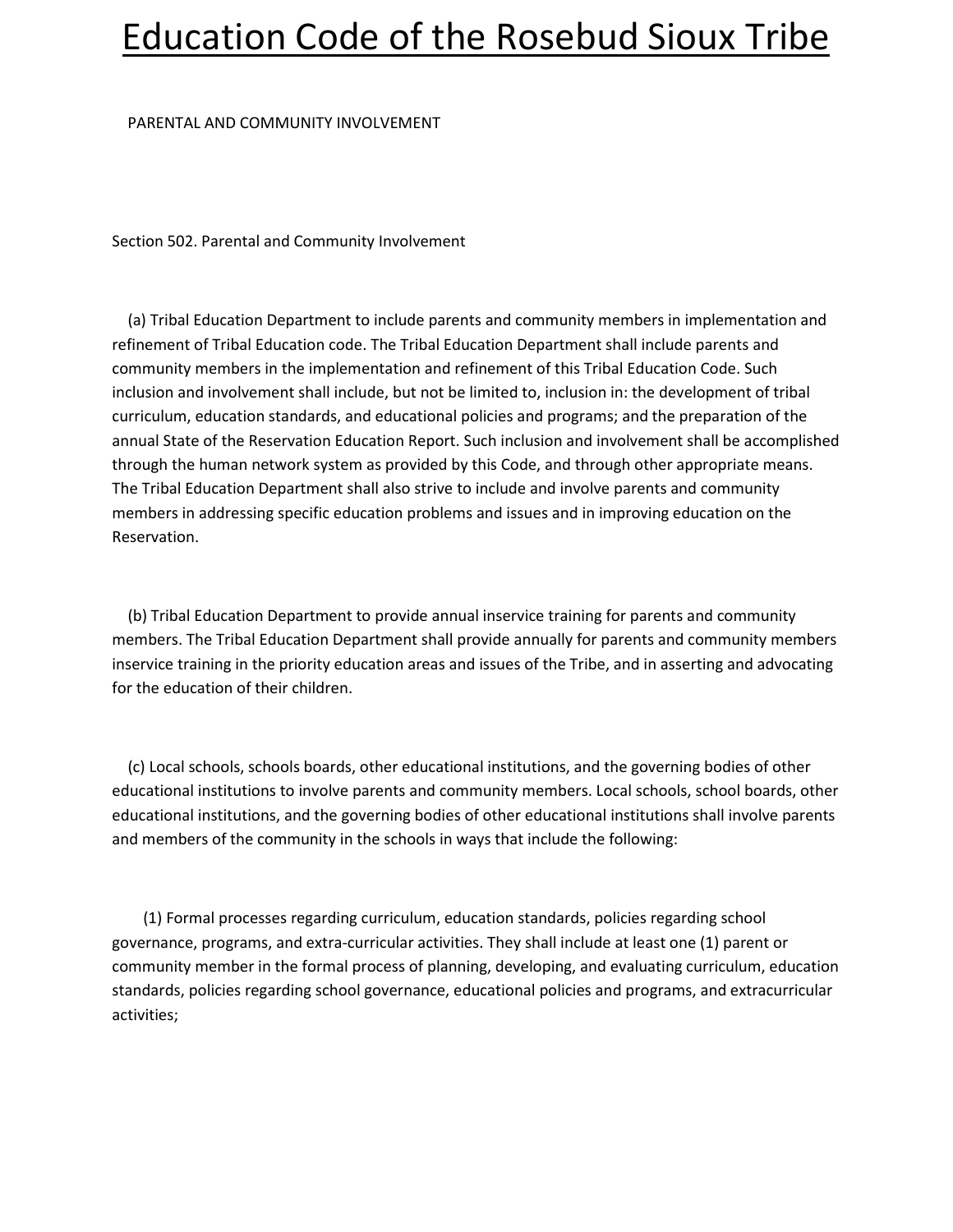(2) Distribution of proposed curriculum and policies regarding school governance and curriculum and policy changes. They shall distribute draft copies of proposed curriculum, policies regarding school governance, and changes in curriculum and policies to parents and community members for review and input before the curriculum, policies, or changes are adopted or effective;

 (3) Develop materials regarding curriculum, policies, and activities. They shall develop written materials designed to familiarize parents with the school's curriculum and policies and detailing specific activities that parents and students may undertake together to enrich the students' formal educational experience and development; and

 (4) Procedures for parent-school communication. In cooperation with the Tribal Education Department, they shall review their procedures for communication between the parents and the schools, and shall review the effectiveness of those procedures. With the Tribal Education Department and parents, they shall strive to develop ways to improve such procedures.

 (d) Local schools and other educational institutions to report compliance and progress of parental and community involvement. Local schools and other educational institutions shall annually report to the Tribal Education Department their compliance with and progress under the provisions of this Code regarding parental and community involvement.

 (e) Tribal Education Department to evaluate compliance by local schools and other educational institutions with provisions for parental and community involvement. The Tribal Education Department shall regularly evaluate the compliance by and progress of local schools and other educational institutions with the provisions of this Code regarding parental and community.

 (f) Relationship of parental and community involvement to parenting and family life curriculum. The provisions of this Code regarding parental and community involvement apply to all parents and community members, including those students who are parents. The need for parental and community involvement in local schools and other educational institutions shall be included in the tribal curriculum containing instruction on parenting and family life.

#### EDUCATORS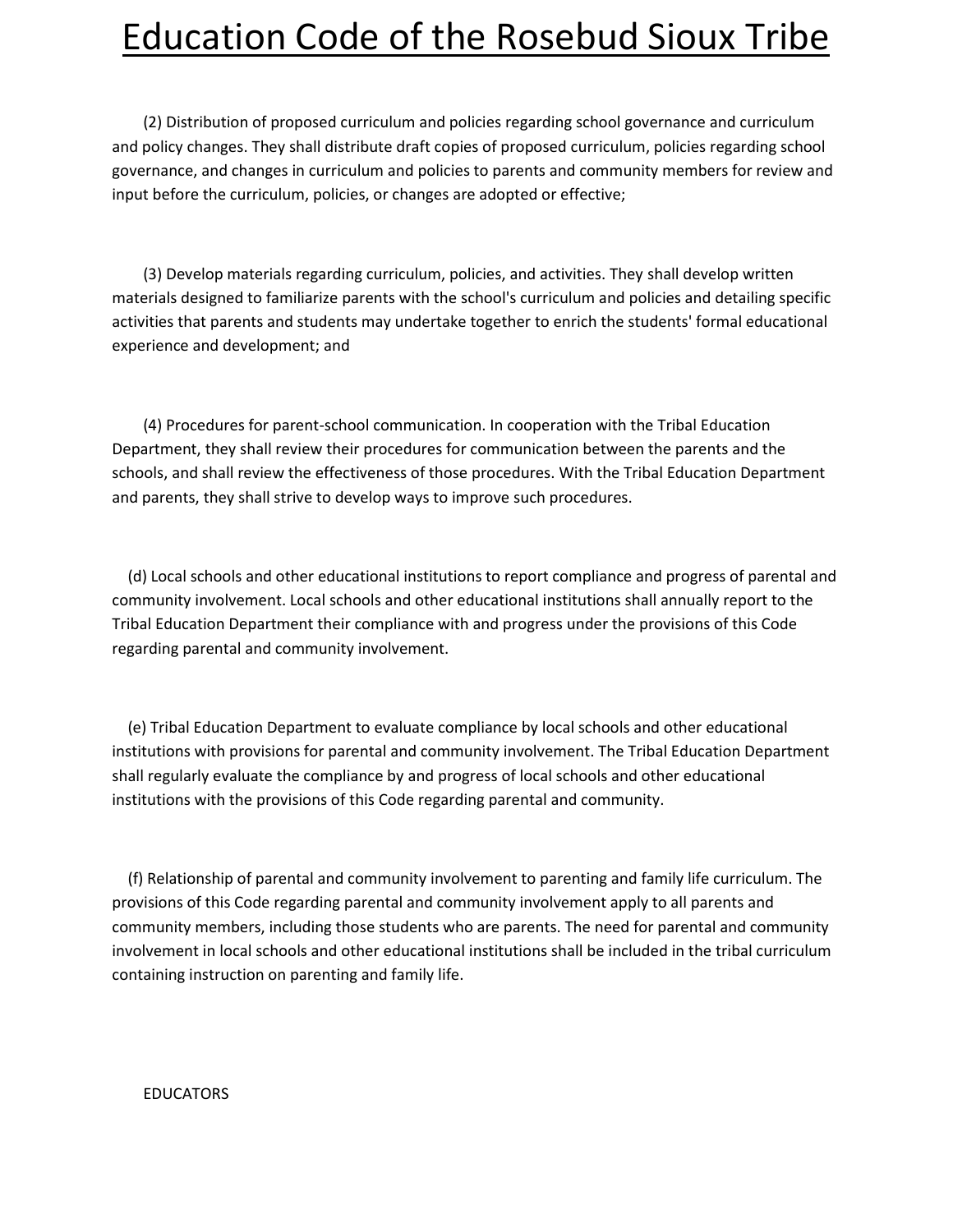Section 601. Educators.

 (a) Qualifications. To the extent required by federal, state, or tribal law, all educators shall maintain state certification in their work area. In addition, all educators shall gain and maintain specific knowledge and skills that will assist in improving their ability to serve students in the priority education areas of the Tribe as set forth in this Tribal Education Code.

 (b) Training. The Tribal Education Department shall regularly identify recertification areas appropriate for educators. In such identification, the Tribal Education Department shall consult and coordinate with school boards, the governing bodies of other educational institutions, and Sinte Gleska College. The Tribal Education Department and the College shall develop and provide accredited courses in those areas. Such courses shall be provided at the College or at local schools and other educational institutions for preservice or inservice training. The Tribal Education Department shall work with the state to gain state recognition of accredited tribal courses for educational recertification as qualifying to satisfy state recertification requirements for educators.

 (c) Competency Guidelines and Evaluations. Local schools and other educational institutions shall evaluate educators at least annually. Educator evaluations shall be done according to the policies and procedures of local schools and other educational institutions; provided, that:

 (1) Evaluations to be made in writing. Evaluations shall be made in writing after reasonable observation of each educator's performance and review of the results of that performance; and

 (2) Evaluation summaries and processes to be provided to Tribal Education Department. Copies of written evaluation summaries, the evaluation processes, and any changes in the evaluation process shall be provided annually to the Tribal Education Department; and

 (3) Teacher evaluations. Evaluations of teachers shall include but not be limited to: assessment of instructional strategies; adherence to curricula objectives, including applicable tribal curriculum, student progress and performance; learning climate; and use of evaluation findings; and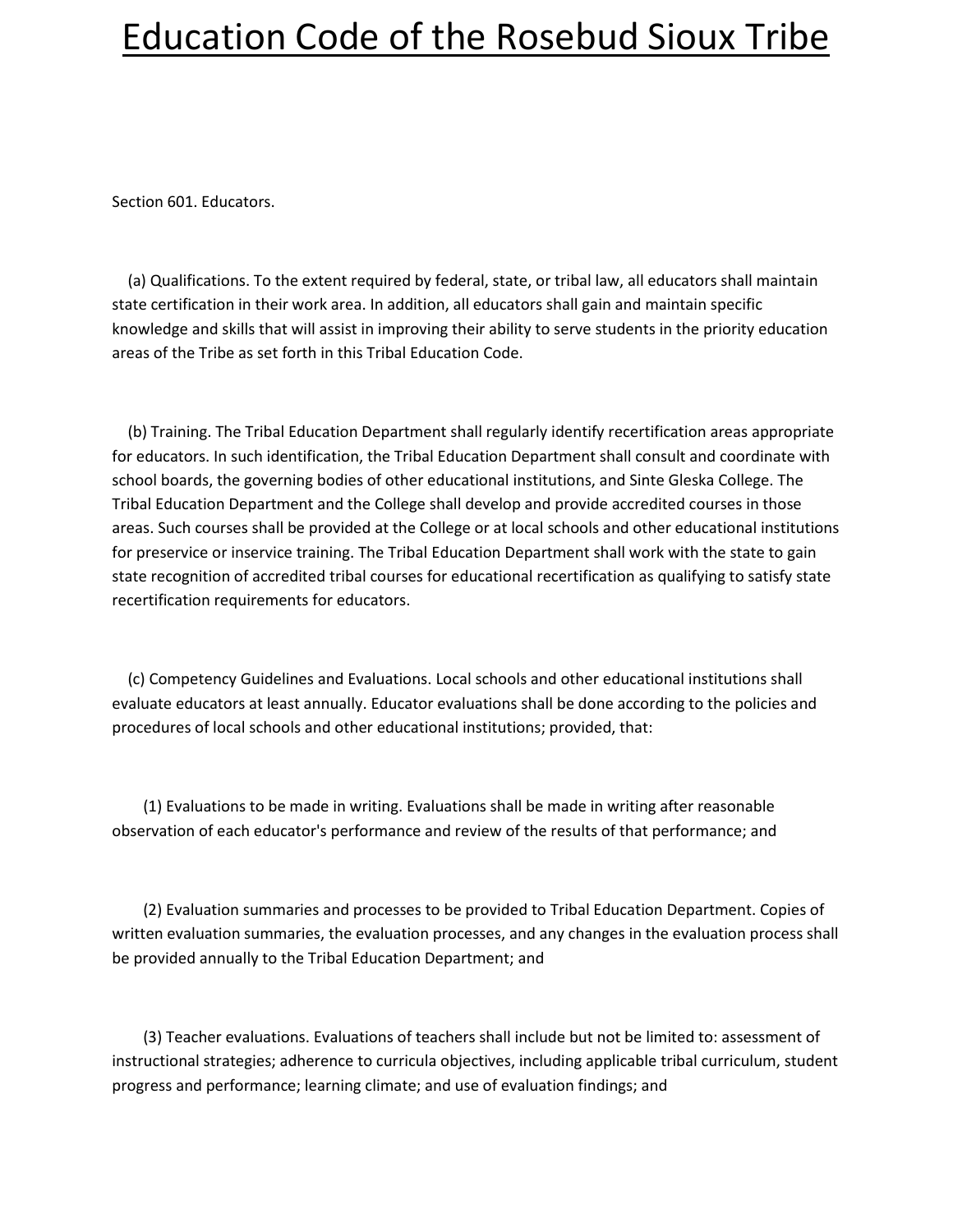(4) Non-teacher evaluations. Non-teacher evaluations shall be based upon their specific job descriptions and shall include but not be limited to: assessment of adherence to the goals of tribal educational policies and programs and the intents, purposes, and policies of this Tribal education code; and student progress and performance.

 (d) Certification. The Tribe shall recognize successful completion of accredited tribal courses as qualifying to meet state and tribal recertification requirements for educators.

 (e) Hiring and Retention. In addition to satisfying the requirements of the state for hiring and retention, educators must satisfy tribal recertification requirements as provided by this Tribal Education Code.

INDIAN PREFERENCE

Section 701. Indian Preference

 (a) Tribal Council and Tribal Education Department to apply Indian preference. In implementing this Tribal Education code, the Tribal Council and the Tribal Education Department shall apply Indian preference in the hiring, training, retention, and promotion of all staff, personnel, consultants, and contractors.

 (b) Local schools and other educational institutions to apply Indian preference. Local schools and other educational institutions shall apply Indian preference in the hiring, training, retention, and promotion of all personnel, including but not limited to educators and support personnel; provided, that nothing in this section prohibits or limits the application of other tribal Indian preference laws.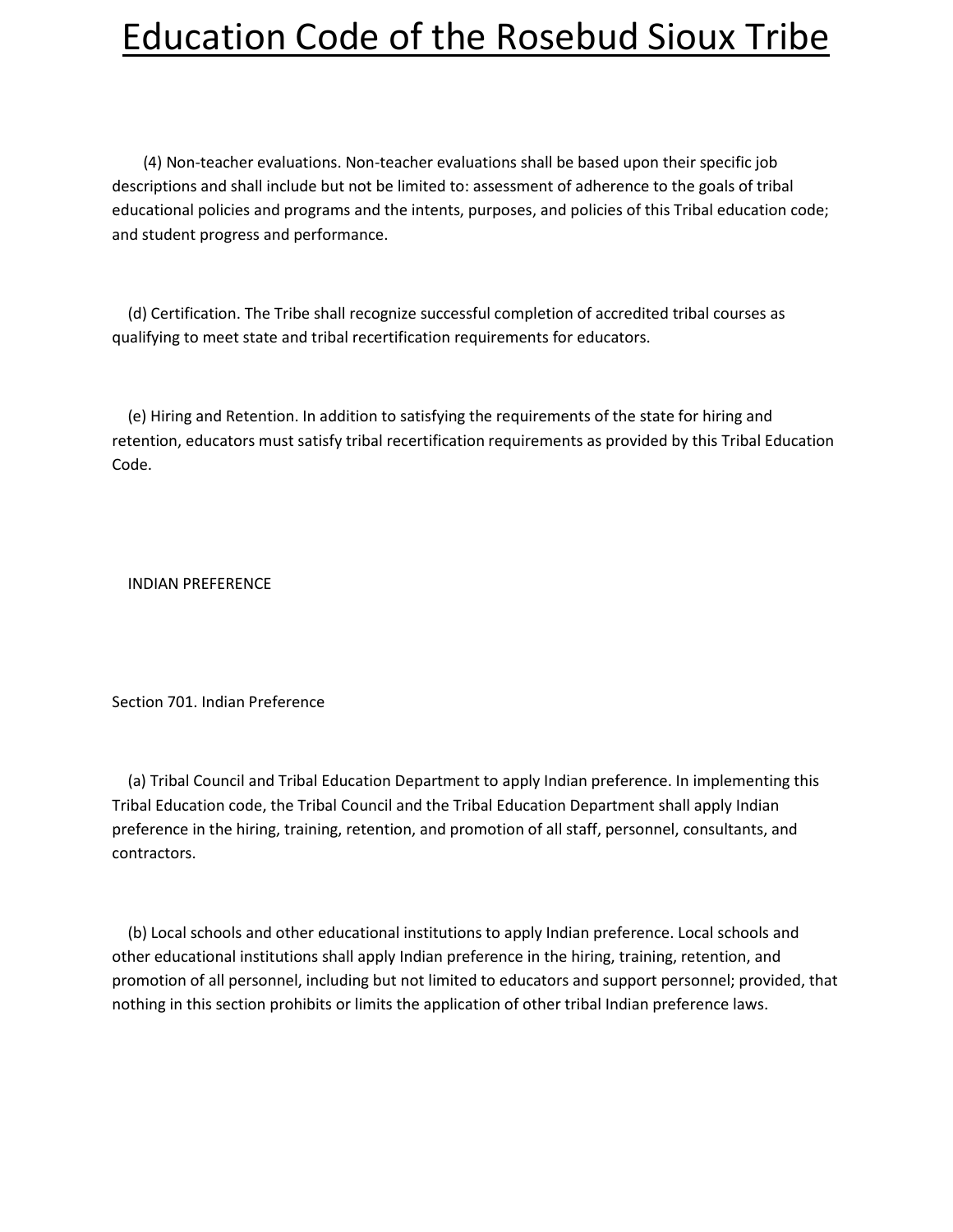(c) Local schools and other educational institutions to report compliance with Indian preference. Local schools and other educational institutions shall annually report compliance with the provisions of this Code on Indian preference to the Tribal Education Department.

 (d) Tribal Education Department to evaluate and report compliance by local schools and other educational institutions with Indian preference. The Tribal Education Department shall regularly evaluate compliance by local schools and other educational institutions with the Indian preference provisions of this Tribal Education Code. The Tribal Education Department shall annually report to the Tribal Council its findings and recommendations regarding compliance with the Indian preference provisions of this Code.

#### CHARTERED EDUCATIONAL PROGRAMS AND CHARTERED SCHOOLS

Section 801. Chartered Educational Programs and Chartered Schools.

 (a) Tribal Council may charter educational programs and schools. The Tribal council, pursuant to the Tribal Constitution, may issue charters of incorporation by which the Council establishes a public corporation or other organization and charges that corporation or organization with providing for specific educational programs and schools on the Reservation.

 (b) Chartered educational programs and schools. The Tribal Council has chartered the following educational programs and schools:

 (1) Sicangu Oyate Ho, Inc. Sicangu Oyate Ho, Inc., by Resolution No. 8-14 (1970), for the operation of St. Francis Indian School on the Reservation.

 (2) Sinte Gleska College Center, Inc.; Sinte Gleska College Center, Inc., by Resolution No. 71-01 (1971), to provide for higher (post-secondary) education on the Reservation.